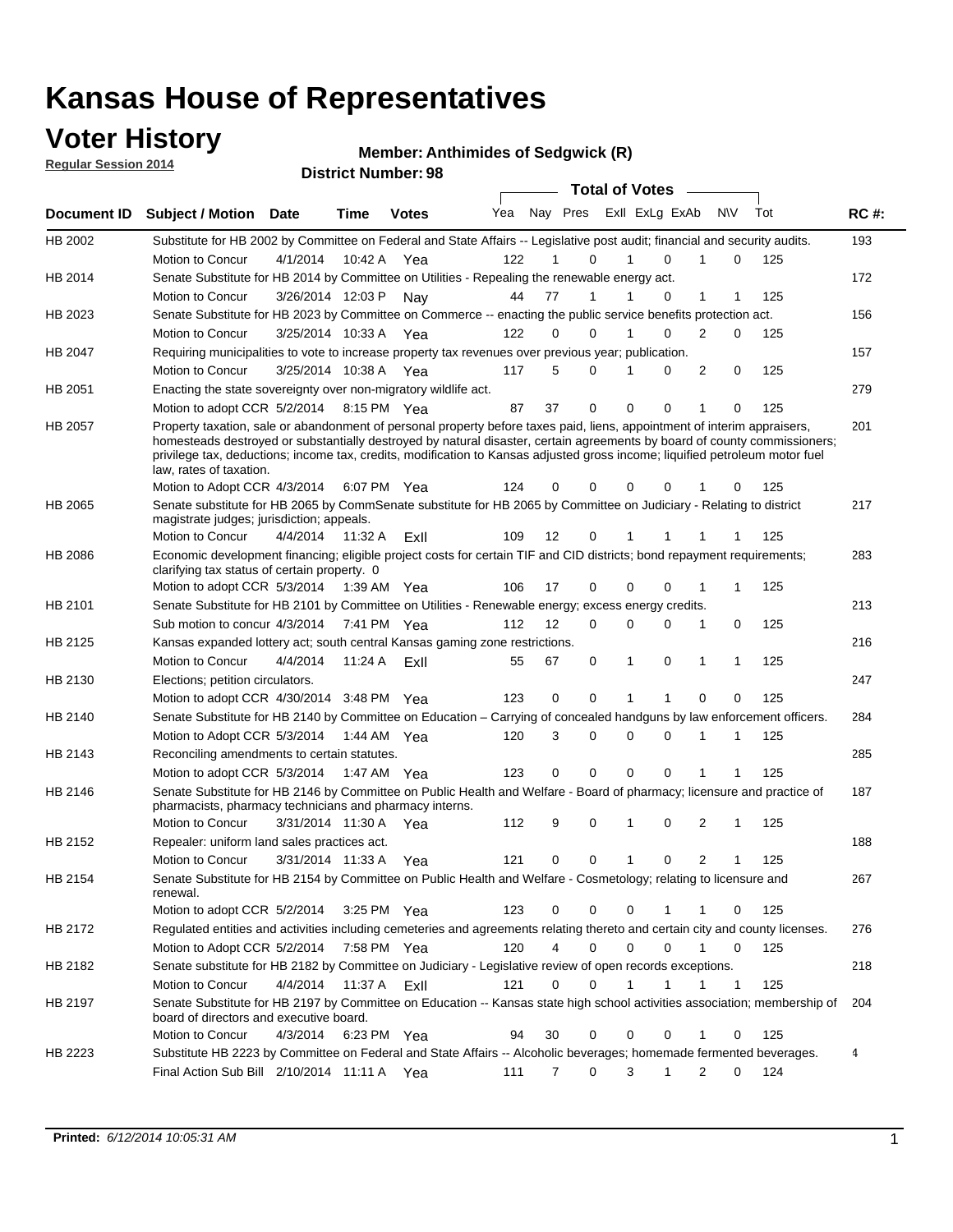| <b>Voter History</b><br><b>Regular Session 2014</b> |                                                                                                                                                                                                                                                                                                                                                                                                                                                                                                                                                                                                                                                                                                                                                                                                                                                                                                         |                       |             | <b>Member: Anthimides of Sedgwick (R)</b><br><b>District Number: 98</b> |     |    |                               |                       |                |                |             |     |             |
|-----------------------------------------------------|---------------------------------------------------------------------------------------------------------------------------------------------------------------------------------------------------------------------------------------------------------------------------------------------------------------------------------------------------------------------------------------------------------------------------------------------------------------------------------------------------------------------------------------------------------------------------------------------------------------------------------------------------------------------------------------------------------------------------------------------------------------------------------------------------------------------------------------------------------------------------------------------------------|-----------------------|-------------|-------------------------------------------------------------------------|-----|----|-------------------------------|-----------------------|----------------|----------------|-------------|-----|-------------|
|                                                     |                                                                                                                                                                                                                                                                                                                                                                                                                                                                                                                                                                                                                                                                                                                                                                                                                                                                                                         |                       |             |                                                                         |     |    |                               | <b>Total of Votes</b> |                |                |             |     |             |
| <b>Document ID</b>                                  | <b>Subject / Motion Date</b>                                                                                                                                                                                                                                                                                                                                                                                                                                                                                                                                                                                                                                                                                                                                                                                                                                                                            |                       | Time        | <b>Votes</b>                                                            | Yea |    | Nav Pres                      |                       | Exll ExLg ExAb |                | <b>NV</b>   | Tot | <b>RC#:</b> |
| HB 2223                                             | Substitute for HB 2223 by Committee on Federal and State Affairs-Alcoholic beverages; homemade fermented beverages;<br>microbrewery gallonage expanded; liquor license length of citizenship.                                                                                                                                                                                                                                                                                                                                                                                                                                                                                                                                                                                                                                                                                                           |                       |             |                                                                         |     |    |                               |                       |                |                |             |     | 205         |
| HB 2231                                             | Motion to Concur<br>Senate Substitute for Substitute for HB 2231 by Committee on Ways and Means - Appropriations for FY 2014, FY 2015, FY                                                                                                                                                                                                                                                                                                                                                                                                                                                                                                                                                                                                                                                                                                                                                               | 4/3/2014              | 6:27 PM Yea |                                                                         | 115 |    | 9<br>$\Omega$                 | 0                     | $\mathbf{0}$   | 1              | 0           | 125 | 282         |
|                                                     | 2016, FY 2017 and FY 2018 for various state agencies; capital improvement projects; claims against the state.                                                                                                                                                                                                                                                                                                                                                                                                                                                                                                                                                                                                                                                                                                                                                                                           |                       |             |                                                                         |     |    |                               |                       |                |                |             |     |             |
|                                                     | Motion to adopt CCR 5/2/2014                                                                                                                                                                                                                                                                                                                                                                                                                                                                                                                                                                                                                                                                                                                                                                                                                                                                            |                       | 9:48 PM Yea |                                                                         | 70  | 54 | $\Omega$                      | $\Omega$              | $\mathbf{0}$   | 1              | 0           | 125 |             |
| HB 2246                                             | Substitute for HB 2246 by Committee on Commerce, Labor and Economic Development - Peer review for certain licensed<br>technical professions.                                                                                                                                                                                                                                                                                                                                                                                                                                                                                                                                                                                                                                                                                                                                                            |                       |             |                                                                         |     |    |                               |                       |                |                |             |     | 38          |
|                                                     | <b>EFA Sub Bill</b>                                                                                                                                                                                                                                                                                                                                                                                                                                                                                                                                                                                                                                                                                                                                                                                                                                                                                     | 2/21/2014 1:34 PM Yea |             |                                                                         | 120 |    | 0<br>$\Omega$                 | 1                     | 0              | 2              |             | 124 |             |
| HB 2246                                             | Substitute for HB 2246 by Committee on Commerce, Labor and Economic Development - Peer review for certain licensed<br>technical professions.                                                                                                                                                                                                                                                                                                                                                                                                                                                                                                                                                                                                                                                                                                                                                            |                       |             |                                                                         |     |    |                               |                       |                |                |             |     | 260         |
|                                                     | Motion to Concur                                                                                                                                                                                                                                                                                                                                                                                                                                                                                                                                                                                                                                                                                                                                                                                                                                                                                        | 5/2/2014              | 11:40 A     | Yea                                                                     | 124 |    | 0<br>$\Omega$                 | 0                     | 1              | $\mathbf 0$    | 0           | 125 |             |
| HB 2272                                             | Kansas expanded lottery act; southeast Kansas gaming zone; privilege fee and investment threshold amount reduced.                                                                                                                                                                                                                                                                                                                                                                                                                                                                                                                                                                                                                                                                                                                                                                                       |                       |             |                                                                         |     |    |                               |                       |                |                |             |     | 200         |
|                                                     | Motion to Concur                                                                                                                                                                                                                                                                                                                                                                                                                                                                                                                                                                                                                                                                                                                                                                                                                                                                                        | 4/2/2014              |             | 4:18 PM Yea                                                             | 84  | 36 | 0                             | 0                     | 0              | 1              | 4           | 125 |             |
| HB 2296                                             | Campaign finance; permitted uses of campaign funds; increased exemption amount for certain candidates; contributor<br>information; lobbyist filings.                                                                                                                                                                                                                                                                                                                                                                                                                                                                                                                                                                                                                                                                                                                                                    |                       |             |                                                                         |     |    |                               |                       |                |                |             |     | 248         |
|                                                     | Motion to adopt CCR 4/30/2014 3:53 PM Yea                                                                                                                                                                                                                                                                                                                                                                                                                                                                                                                                                                                                                                                                                                                                                                                                                                                               |                       |             |                                                                         | 119 |    | 4<br>0                        | 1                     |                | 0              | 0           | 125 |             |
| HB 2296                                             | Campaign finance; permitted uses of campaign funds; increased exemption amount for certain candidates; contributor<br>information; lobbyist filings.                                                                                                                                                                                                                                                                                                                                                                                                                                                                                                                                                                                                                                                                                                                                                    |                       |             |                                                                         |     |    |                               |                       |                |                |             |     | 287         |
|                                                     | Motion to Override<br>Veto                                                                                                                                                                                                                                                                                                                                                                                                                                                                                                                                                                                                                                                                                                                                                                                                                                                                              | 5/30/2014 10:24 A     |             | Yea                                                                     | 96  |    | 5<br>$\Omega$                 | 0                     | 0              | 0              | 24          | 125 |             |
| HB 2298                                             | Senate Sub for HB 2298 by Committee on Judiciary - Uniform controlled substances act. Senate Sub for HB 2298 by<br>Committee on Judiciary - Uniform controlled substances act.                                                                                                                                                                                                                                                                                                                                                                                                                                                                                                                                                                                                                                                                                                                          |                       |             |                                                                         |     |    |                               |                       |                |                |             |     | 209         |
|                                                     | Motion to Concur                                                                                                                                                                                                                                                                                                                                                                                                                                                                                                                                                                                                                                                                                                                                                                                                                                                                                        | 4/3/2014              | 6:40 PM Yea |                                                                         | 123 |    | $\mathbf 0$<br>1              | 0                     | $\mathbf 0$    | 1              | 0           | 125 |             |
| HB 2303                                             | Relating to driver's license fees; driving under the influence equipment fund.                                                                                                                                                                                                                                                                                                                                                                                                                                                                                                                                                                                                                                                                                                                                                                                                                          |                       |             |                                                                         |     |    |                               |                       |                |                |             |     | 1           |
|                                                     | Motion to adopt CCR 1/22/2014 11:45 A Yea                                                                                                                                                                                                                                                                                                                                                                                                                                                                                                                                                                                                                                                                                                                                                                                                                                                               |                       |             |                                                                         | 109 | 11 | $\mathbf 0$                   | $\mathbf{1}$          | $\overline{0}$ | $\overline{4}$ | $\mathbf 0$ | 125 |             |
| HB 2312                                             | Local governments; investment of idle funds; changes.                                                                                                                                                                                                                                                                                                                                                                                                                                                                                                                                                                                                                                                                                                                                                                                                                                                   |                       |             |                                                                         |     |    |                               |                       |                |                |             |     | 253         |
|                                                     | Motion to Concur                                                                                                                                                                                                                                                                                                                                                                                                                                                                                                                                                                                                                                                                                                                                                                                                                                                                                        | 5/1/2014              | 4:31 PM Yea |                                                                         | 123 |    | $\overline{2}$<br>$\mathbf 0$ | 0                     | 0              | 0              | 0           | 125 |             |
| HB 2338                                             | Substitute for HB 2338 by Committee on Ways and Means - Judicial branch; supplemental appropriation for fiscal year 2015, 229<br>judiciary operations; increasing various docket fees and creating new docket fees; annually, allowing the allocation of a budget<br>for each judicial district court operations, chief judge would have the authority to expend funds as necessary to carry out the<br>functions of such district if such chief judge elected to do so, including establishing what court personnel are necessary and<br>their compensation; district court judges in judicial district elect chief judge and court of appeals judges elect chief judge of the<br>court of appeals; district judge and district magistrate judge vacancies; statutory authority for longevity bonus for judicial<br>branch employees repealed; nonseverability clause.<br>Motion to Adopt CCR 4/4/2014 |                       | 7:17 PM Yea |                                                                         | 66  | 57 | $\Omega$                      | 0                     | 0              | $\overline{2}$ | 0           | 125 |             |
| HB 2378                                             | Senate Substitute for HB 2378 by Committee on Assessment and Taxation - Providing sales tax exemption for sales of certain 189<br>machinery and equipment used for surface mining activities.                                                                                                                                                                                                                                                                                                                                                                                                                                                                                                                                                                                                                                                                                                           |                       |             |                                                                         |     |    |                               |                       |                |                |             |     |             |

3/31/2014 Motion to Concur Yea 125 11:35 A 117 4 0 0 21 1 Senate Substitute for HB 2389 by Committee on Judiciary - Crimes and criminal procedure; mistreatment of a dependent adult 277 Motion to Adopt CCR 5/2/2014 8:05 PM Yea 123 1 0 0 0 1 0 125 HB 2389 or an elder person; RICO; warrants; discharge of certain persons; appeals. 28 2/21/2014 Final Action Yea 124 11:13 A 120 1 0 0 20 1 HB 2398 Amended Relating to the Kansas revised limited liability company act. 163 Final Action 3/26/2014 10:55 A Yea 116 7 0 1 0 125 HB 2402 National day of the cowboy. 61 2/27/2014 Final Action Yea 124 10:16 A 104 19 0 0 10 0 HB 2417 Amended Expansion of rural opportunity zones.

2/12/2014 Final Action Yea 124 11:20 A 121 0 0 0 20 1

Adult care home licensure act; removal of outdated rule and regulation reference.

HB 2418

6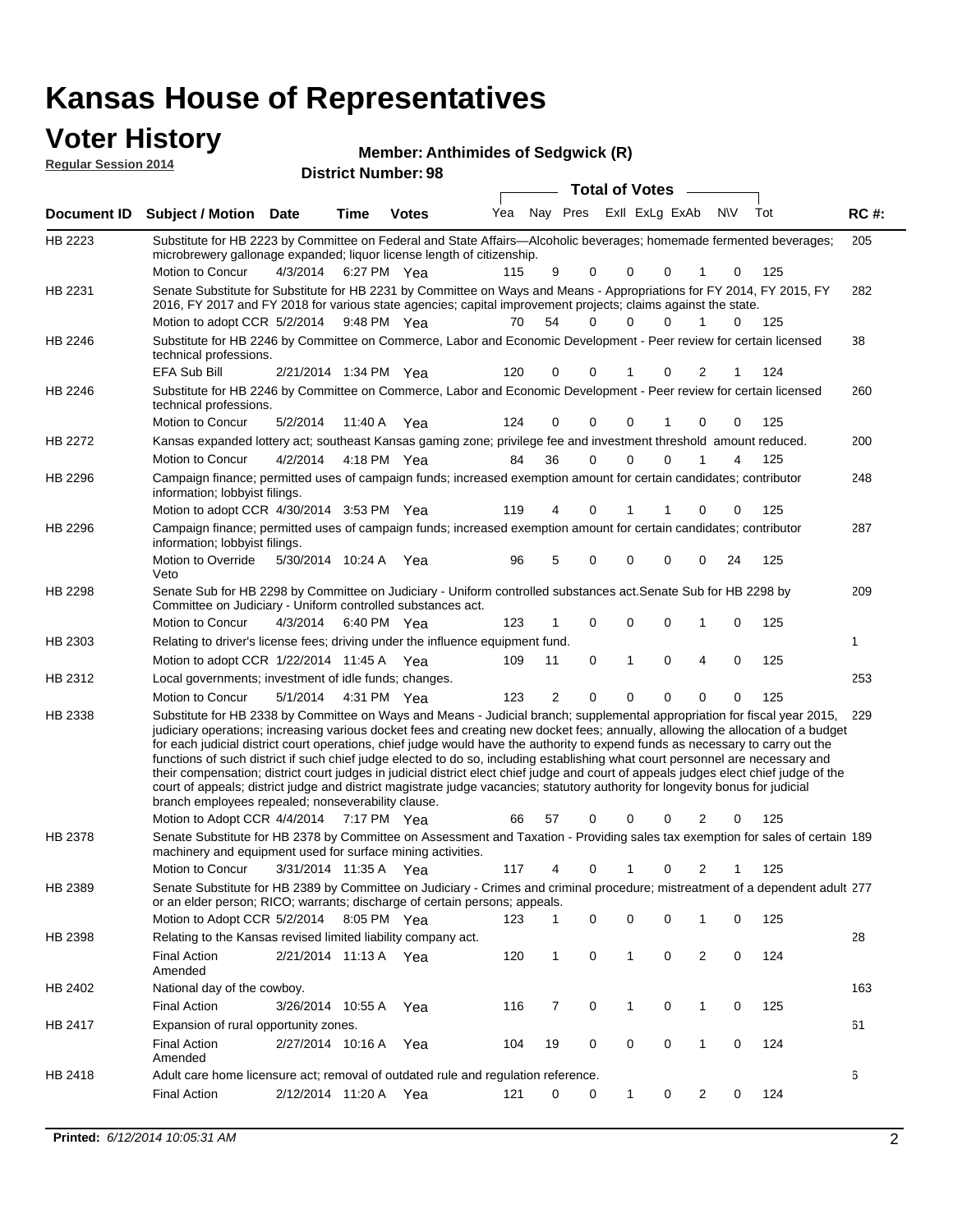### **Voter History**

**Regular Session 2014**

#### **Member: Anthimides of Sedgwick (R)**

|             |                                                                                                                                                                                                                                                                                                                                                      |                        |             | DISTRICT MAILINGL. 30 |     |          |          | <b>Total of Votes</b>      |                |              |     |                |
|-------------|------------------------------------------------------------------------------------------------------------------------------------------------------------------------------------------------------------------------------------------------------------------------------------------------------------------------------------------------------|------------------------|-------------|-----------------------|-----|----------|----------|----------------------------|----------------|--------------|-----|----------------|
| Document ID | <b>Subject / Motion</b>                                                                                                                                                                                                                                                                                                                              | Date                   | Time        | <b>Votes</b>          | Yea |          | Nay Pres | Exll ExLg ExAb             |                | N\V          | Tot | <b>RC#:</b>    |
| HB 2418     | Kansas department for aging and disability services; adult care homes                                                                                                                                                                                                                                                                                |                        |             |                       |     |          |          |                            |                |              |     | 221            |
|             | <b>Motion to Concur</b>                                                                                                                                                                                                                                                                                                                              | 4/4/2014               | 11:49 A     | ExII                  | 122 | 0        | 0        | 1<br>1                     | 1              | 0            | 125 |                |
| HB 2419     | City annexation; fire district territory; detachment.                                                                                                                                                                                                                                                                                                |                        |             |                       |     |          |          |                            |                |              |     | 120            |
|             | <b>Final Action</b>                                                                                                                                                                                                                                                                                                                                  | 3/17/2014 11:19 A ExAb |             |                       | 122 | 0        | 0        | 0<br>0                     | $\overline{2}$ | $\mathbf{1}$ | 125 |                |
| HB 2419     | City annexation; fire district territory; detachment.                                                                                                                                                                                                                                                                                                |                        |             |                       |     |          |          |                            |                |              |     | 196            |
|             | Motion to Concur                                                                                                                                                                                                                                                                                                                                     | 4/2/2014               | 10:32 A Yea |                       | 122 | 0        | 0        | 0<br>0                     | $\overline{2}$ | 1            | 125 |                |
| HB 2420     | School crossing guards.                                                                                                                                                                                                                                                                                                                              |                        |             |                       |     |          |          |                            |                |              |     | 5              |
|             | <b>Final Action</b><br>Amended                                                                                                                                                                                                                                                                                                                       | 2/10/2014 11:12 A      |             | Yea                   | 118 | 0        | 0        | 3<br>1                     | $\overline{2}$ | 0            | 124 |                |
| HB 2420     | School crossing guards.                                                                                                                                                                                                                                                                                                                              |                        |             |                       |     |          |          |                            |                |              |     | 197            |
|             | Motion to Concur                                                                                                                                                                                                                                                                                                                                     | 4/2/2014               | 10:34 A     | Yea                   | 123 | 0        | 0        | 0<br>0                     | 2              | 0            | 125 |                |
| HB 2422     | Defining watercraft for purposes of taxation.                                                                                                                                                                                                                                                                                                        |                        |             |                       |     |          |          |                            |                |              |     | 14             |
|             | <b>Final Action</b><br>Amended                                                                                                                                                                                                                                                                                                                       | 2/14/2014 11:13 A      |             | Yea                   | 118 | 0        | 0        | 2<br>$\mathbf 0$           | $\overline{4}$ | 0            | 124 |                |
| HB 2424     | Robert G. (Bob) Bethell interchange.                                                                                                                                                                                                                                                                                                                 |                        |             |                       |     |          |          |                            |                |              |     | 85             |
|             | <b>EFA Sub Bill</b>                                                                                                                                                                                                                                                                                                                                  | 2/27/2014 4:03 PM Yea  |             |                       | 119 | 4        | 0        | $\Omega$<br>$\Omega$       | 1              | 0            | 124 |                |
| HB 2424     | Substitute for HB 2424 by Committee on Transportation - Designating the Robert G. (Bob) Bethell interchange; the SGT David 190<br>Enzbrenner memorial highway; t the Pack S Clair highway; the ancient Indian traders trail; the Harper county veterans<br>memorial highway; the Bonnie Huy memorial highway; the Bonnie Sharp memorial interchange. |                        |             |                       |     |          |          |                            |                |              |     |                |
|             | Motion to Concur                                                                                                                                                                                                                                                                                                                                     | 3/31/2014 11:37 A Yea  |             |                       | 117 | 3        | $\Omega$ | 1<br>0                     | $\overline{2}$ | 2            | 125 |                |
| HB 2429     | Making the water conservation program part of and supplemental to the Kansas water appropriation act.                                                                                                                                                                                                                                                |                        |             |                       |     |          |          |                            |                |              |     | $\overline{7}$ |
|             | <b>Final Action</b><br>Amended                                                                                                                                                                                                                                                                                                                       | 2/12/2014 11:22 A Yea  |             |                       | 121 | $\Omega$ | $\Omega$ | 0<br>1                     | $\overline{2}$ | $\mathbf 0$  | 124 |                |
| HB 2430     | Promoting employment across Kansas act; benefits.                                                                                                                                                                                                                                                                                                    |                        |             |                       |     |          |          |                            |                |              |     | 90             |
|             | <b>EFA Sub Bill</b>                                                                                                                                                                                                                                                                                                                                  | 2/27/2014 4:08 PM Yea  |             |                       | 110 | 13       | 0        | $\mathbf 0$<br>0           |                | 0            | 124 |                |
| HB 2430     | Substitute for HB 2430 by Committee on Commerce, Labor and Economic Development - Promoting employment across<br>Kansas act; benefits.                                                                                                                                                                                                               |                        |             |                       |     |          |          |                            |                |              |     | 278            |
|             | Motion to adopt CCR 5/2/2014                                                                                                                                                                                                                                                                                                                         |                        | 8:09 PM Yea |                       | 114 | 10       | 0        | 0<br>0                     | 1              | 0            | 125 |                |
| HB 2433     | Relating to the Kansas uniform securities act.                                                                                                                                                                                                                                                                                                       |                        |             |                       |     |          |          |                            |                |              |     | 62             |
|             | <b>Final Action</b><br>Amended                                                                                                                                                                                                                                                                                                                       | 2/27/2014 10:17 A Yea  |             |                       | 123 | 0        | 0        | $\mathbf 0$<br>$\mathbf 0$ | 1              | 0            | 124 |                |
| HB 2433     | Relating to the Kansas uniform securities act.                                                                                                                                                                                                                                                                                                       |                        |             |                       |     |          |          |                            |                |              |     | 243            |
|             | Motion to adopt CCR 4/30/2014 3:27 PM Yea                                                                                                                                                                                                                                                                                                            |                        |             |                       | 123 | $\Omega$ | $\Omega$ | 1<br>1                     | $\Omega$       | 0            | 125 |                |
| HB 2436     | Substitute for HB 2436 by Committee on Vision 2020 - Boards of cosmetology and barbering; agreements on inspectors of<br>dual-licensed facilities.                                                                                                                                                                                                   |                        |             |                       |     |          |          |                            |                |              |     | 19             |
|             | Final Action Sub Bill 2/19/2014 11:32 A                                                                                                                                                                                                                                                                                                              |                        |             | Yea                   | 122 | ი        | 0        | 0<br>O                     | 2              | 0            | 124 |                |
| HB 2436     | Substitute for HB 2436 by Committee on Vision 2020 - Boards of cosmetology and barbering; agreements on inspectors of<br>dual-licensed facilities.                                                                                                                                                                                                   |                        |             |                       |     |          |          |                            |                |              |     | 206            |
|             | Motion to Concur                                                                                                                                                                                                                                                                                                                                     | 4/3/2014               | 6:30 PM Yea |                       | 117 | 7        | 0        | 0<br>0                     | 1              | 0            | 125 |                |
| HB 2440     | Emerging industry investment act; treatment of certain bioscience companies.                                                                                                                                                                                                                                                                         |                        |             |                       |     |          |          |                            |                |              |     | 39             |
|             | <b>Emergency Final</b><br>Action                                                                                                                                                                                                                                                                                                                     | 2/21/2014 1:36 PM Yea  |             |                       | 116 | 4        | 0        | $\mathbf{1}$<br>0          | 2              | $\mathbf{1}$ | 124 |                |
| HB 2442     | Escalating penalties for repeat felony evade and elude cases.                                                                                                                                                                                                                                                                                        |                        |             |                       |     |          |          |                            |                |              |     | 107            |
|             | EFA Sub Bill                                                                                                                                                                                                                                                                                                                                         | 2/27/2014 4:32 PM Yea  |             |                       | 111 | 12       | 0        | 0<br>0                     | $\mathbf{1}$   | 0            | 124 |                |
| HB 2444     | Spendthrift trusts.                                                                                                                                                                                                                                                                                                                                  |                        |             |                       |     |          |          |                            |                |              |     | 36             |
|             | <b>Emergency Final</b><br><b>Action Amend</b>                                                                                                                                                                                                                                                                                                        | 2/21/2014 1:32 PM Yea  |             |                       | 120 | 0        | 0        | $\mathbf{1}$<br>0          | $\overline{2}$ | $\mathbf{1}$ | 124 |                |
| HB 2444     | Spendthrift trusts.                                                                                                                                                                                                                                                                                                                                  |                        |             |                       |     |          |          |                            |                |              |     | 198            |
|             | Motion to Concur                                                                                                                                                                                                                                                                                                                                     | 4/2/2014               | 10:37 A     | Yea                   | 123 | 0        | 0        | 0<br>0                     | $\overline{2}$ | 0            | 125 |                |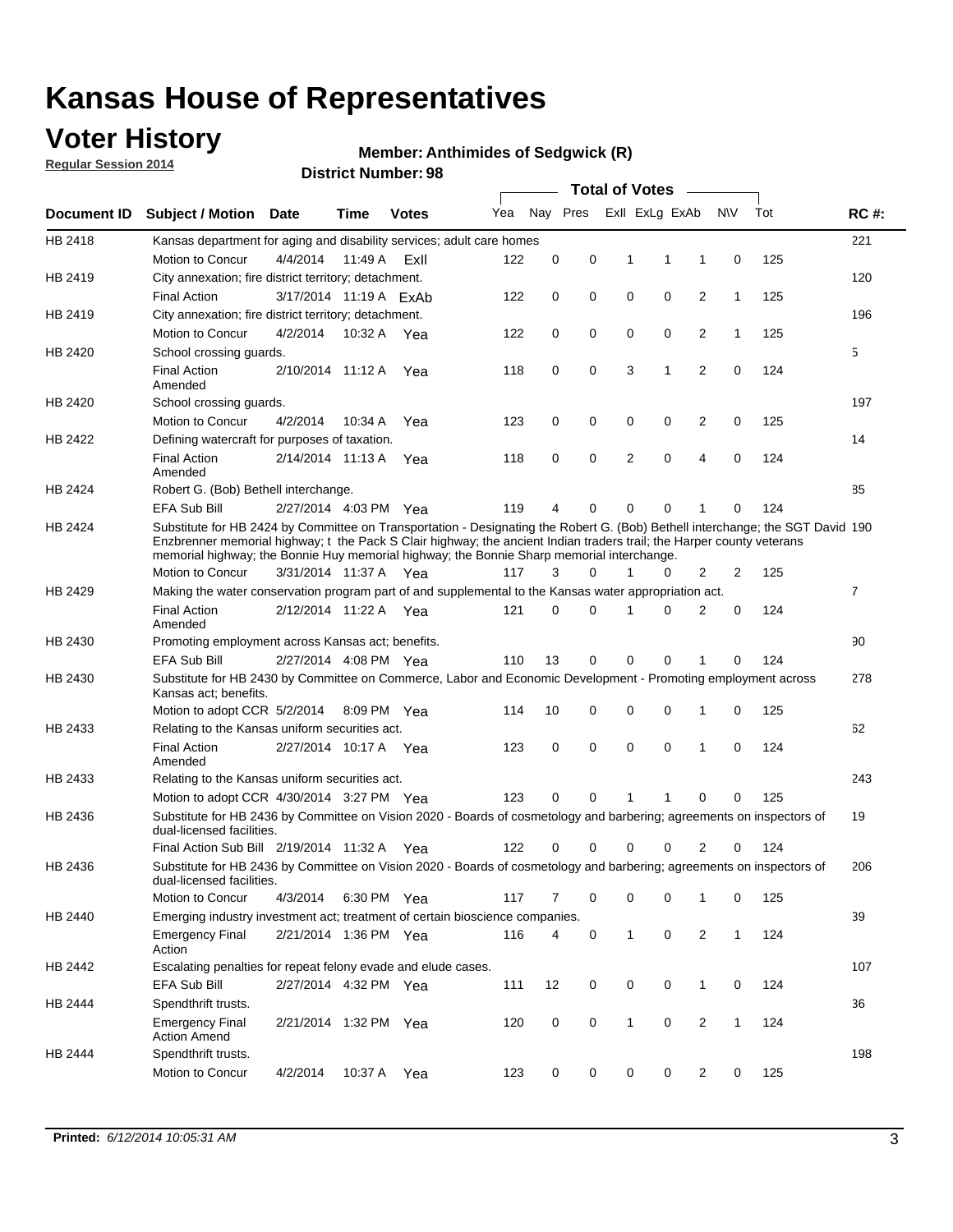#### **Voter History**

| <b>Member: Anthimides of Sedgwick (R)</b> |  |
|-------------------------------------------|--|
|-------------------------------------------|--|

**Document ID Subject / Motion Date Time Votes** Yea Nay Pres ExII ExLg ExAb N\V Tot RC #: **District Number: 98 Date Votes Total of Votes Time Regular Session 2014** ExII ExLg ExAb 63 2/27/2014 Final Action Yea 124 10:19 A 123 0 0 0 10 0 HB 2445 Amended Allowing for criminal discovery materials to be provided to defendant or defendant's counsel. 8 2/12/2014 Final Action Yea 124 11:23 A 121 0 0 0 20 1 HB 2446 District courts; court trustee operations fund. judicial process; concerning sentencing dispositions, probation and postrelease supervision; concerning expungement of driving under the influence and criminal refusal convictions; concerning trials, conduct of jury after case is submitted. 239 Motion to adopt CCR 4/30/2014 3:01 PM Yea  $121 \quad 2 \quad 0 \quad 1 \quad 1 \quad 0 \quad 0 \quad 125$ HB 2446 Senate Substitute for HB 2446 by Committee on Judiciary - Courts; allocating moneys from driver's license fees to judicial branch nonjudicial salary adjustment fund; allowing chief justice to authorize expenditures from court trustee operations fund in certain judicial districts; time limits for court decisions. 29 2/21/2014 Final Action Yea 124 11:14 A 119 2 0 0 20 1 HB 2447 Amended Real property; trespass and liability. 202 Motion to Adopt CCR 4/3/2014 6:10 PM Yea  $122$  2 0 0 0 1 0 125 HB 2447 Real property; trespass and liability. 30 2/21/2014 Final Action Yea 124 HB 2448 Interference with judicial process. 11:16 A 121 0 0 0 20 1 240 Motion to adopt CCR 4/30/2014 3:10 PM Yea  $116$  7 0 1 1 0 0 125 HB 2448 Senate Substitute for HB 2448 by Committee on Judiciary - Updating provisions relating to the Kansas bureau of investigation's DNA database; amending the crime of interference with 96 EFA Sub Bill 2/27/2014 4:18 PM Nay 64 59 0 0 0 0 1 0 124 HB 2451 Electric utilities; creating the electric highway fee. 207 4/3/2014 HB 2451 Motion to Concur Yea 125 6:34 PM 94 30 0 0 10 0 Substitute for HB 2451 by Committee on Transportation - Increasing registration fees for electric vehicles. 41 2/21/2014 EFA Sub Bill Yea 124 1:39 PM 120 0 0 0 21 1 HB 2452 Substitute for HB 2452 by Committee on Transportation - Distinctive license plates; donate life, disabled veterans, rotary international, Kansas horse council. 208 4/3/2014 HB 2452 Motion to Concur Yea 125 6:37 PM 123 1 0 0 10 0 Substitute for HB 2452 by Committee on Transportation - Distinctive license plates; donate life, disabled veterans, rotary international, Kansas horse council, motorcycles. 9 2/12/2014 Final Action Yea 124 11:28 A 72 49 0 0 20 1 HB 2453 Amended Protecting religious freedom regarding marriage. 108 3/6/2014 HB 2455 Emergency Final Yea 125 11:23 A 119 1 1 0 20 2 Action Amend Property tax exemption for certain utility systems located on military installation. 49 2/26/2014 Final Action Yea 124 11:32 A 100 23 0 0 10 0 HB 2456 Amended Property taxation; defining commercial and industrial machinery and equipment; motor vehicles, members of military service and active guard and reservists. 50 2/26/2014 Final Action Yea 124 11:33 A 123 0 0 0 10 0 HB 2463 Amended Creating civil liability for acts of terrorism; forfeiture of property related to violations of certain criminal acts. 194 4/1/2014 HB 2463 Motion to Concur 4/1/2014 10:46 A Yea 123 0 0 1 0 1 0 125 Creating civil liability for acts of terrorism; forfeiture of property related to violations of certain criminal acts. 10:46 A 15 2/14/2014 Final Action Yea 124 11:14 A 118 0 0 0 40 2 HB 2464 Amended Allowing banks, trust companies and savings and loans to claim the expensing deduction for privilege tax filers under the Kansas income tax act.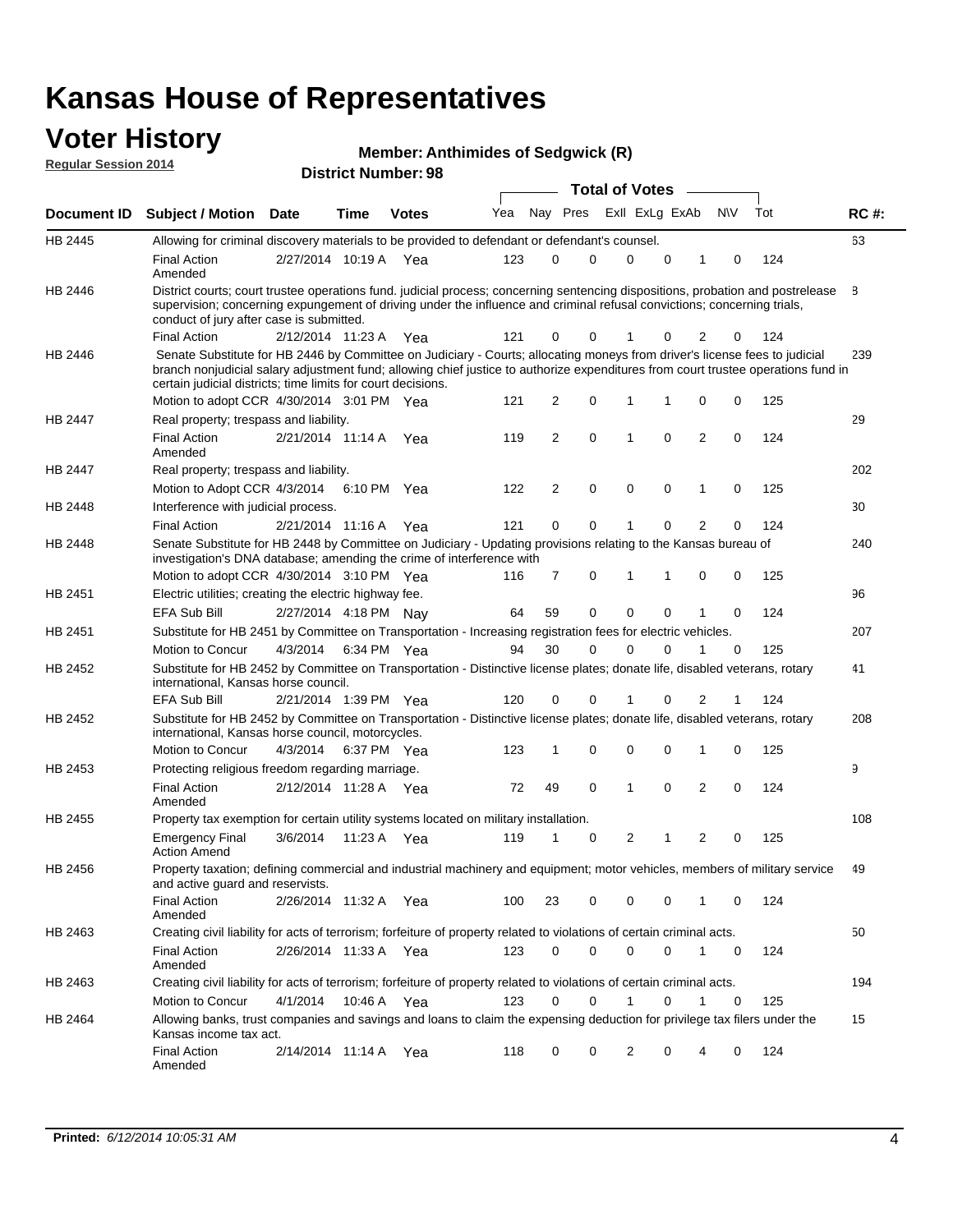### **Voter History**

**Regular Session 2014**

#### **Member: Anthimides of Sedgwick (R)**

|                |                                                                                                                                                                             |                       |                   |              |     |                |             | <b>Total of Votes</b> |             |   |           |     |             |
|----------------|-----------------------------------------------------------------------------------------------------------------------------------------------------------------------------|-----------------------|-------------------|--------------|-----|----------------|-------------|-----------------------|-------------|---|-----------|-----|-------------|
|                | Document ID Subject / Motion                                                                                                                                                | <b>Date</b>           | Time              | <b>Votes</b> | Yea | Nay Pres       |             | Exll ExLg ExAb        |             |   | <b>NV</b> | Tot | <b>RC#:</b> |
| HB 2466        | Relating to administrative procedure; judicial review.                                                                                                                      |                       |                   |              |     |                |             |                       |             |   |           |     | 37          |
|                | <b>Emergency Final</b><br><b>Action Amend</b>                                                                                                                               | 2/21/2014 1:33 PM Yea |                   |              | 118 | 2              | 0           | 1                     | $\mathbf 0$ | 2 | 1         | 124 |             |
| HB 2470        | Purchasing authority for certain insurance by the state board of regents for state educational institutions.                                                                |                       |                   |              |     |                |             |                       |             |   |           |     | 16          |
|                | <b>Final Action</b>                                                                                                                                                         | 2/17/2014 11:20 A     |                   | ExII         | 120 | $\mathbf 0$    | $\mathbf 0$ | 3                     | 0           | 1 | 0         | 124 |             |
| HB 2475        | Personal financial literacy program as a requirement for high school graduation.                                                                                            |                       |                   |              |     |                |             |                       |             |   |           |     | 126         |
|                | <b>Final Action</b><br>Amended                                                                                                                                              | 3/19/2014 11:22 A Yea |                   |              | 110 | 12             | 0           | 0                     | 1           | 2 | 0         | 125 |             |
| HB 2478        | Venue for crimes committed with an electronic device.                                                                                                                       |                       |                   |              |     |                |             |                       |             |   |           |     | 51          |
|                | <b>Final Action</b>                                                                                                                                                         | 2/26/2014 11:34 A     |                   | Yea          | 123 | 0              | 0           | $\mathbf 0$           | $\mathbf 0$ | 1 | 0         | 124 |             |
| HB 2479        | Removing 2015 sunset provision from law requiring ignition interlock device after first test failure or alcohol or drug-related<br>conviction.                              |                       |                   |              |     |                |             |                       |             |   |           |     | 115         |
|                | <b>Final Action</b><br>Amended                                                                                                                                              | 3/14/2014 11:14 A     |                   | Yea          | 117 | $\mathbf 0$    | 0           | 2                     | 1           | 4 | 1         | 125 |             |
| HB 2479        | Removing 2015 sunset provision from law requiring ignition interlock device after first test failure or alcohol or drug-related<br>conviction.                              |                       |                   |              |     |                |             |                       |             |   |           |     | 210         |
|                | Motion to Concur                                                                                                                                                            | 4/3/2014              |                   | 6:47 PM Yea  | 122 | $\overline{2}$ | 0           | 0                     | $\mathbf 0$ | 1 | 0         | 125 |             |
| HB 2480        | Repealing the review of TeleKansas I.                                                                                                                                       |                       |                   |              |     |                |             |                       |             |   |           |     | 64          |
|                | <b>Final Action</b><br>Amended                                                                                                                                              | 2/27/2014 10:20 A     |                   | Yea          | 123 | 0              | $\mathbf 0$ | $\mathbf 0$           | $\mathbf 0$ | 1 | 0         | 124 |             |
| HB 2480        | Repealing the review of TeleKansas I.                                                                                                                                       |                       |                   |              |     |                |             |                       |             |   |           |     | 250         |
|                | Motion to Concur                                                                                                                                                            | 5/1/2014              |                   | 1:54 PM Yea  | 123 | 1              | 0           | 0                     | 0           | 0 | 1         | 125 |             |
| HB 2482        | Authority of state corporation commission to intervene in court proceedings.                                                                                                |                       |                   |              |     |                |             |                       |             |   |           |     | 65          |
|                | <b>Final Action</b><br>Amended                                                                                                                                              | 2/27/2014 10:21 A     |                   | Yea          | 121 | 2              | 0           | $\mathbf 0$           | $\mathbf 0$ | 1 | 0         | 124 |             |
| HB 2482        | Senate Substitute for HB 2482 by Committee on Utilities - Creating the energy efficiency investment act.                                                                    |                       |                   |              |     |                |             |                       |             |   |           |     | 211         |
|                | Motion to Concur                                                                                                                                                            | 4/3/2014 7:02 PM Yea  |                   |              | 99  | 25             | $\Omega$    | 0                     | $\mathbf 0$ | 1 | 0         | 125 |             |
| <b>HB 2487</b> | Construction of electric transmission lines and certificates of public convenience and necessity.                                                                           |                       |                   |              |     |                |             |                       |             |   |           |     | 66          |
|                | <b>Final Action</b><br>Amended                                                                                                                                              | 2/27/2014 10:22 A Yea |                   |              | 113 | 10             | 0           | $\mathbf 0$           | 0           | 1 | 0         | 124 |             |
| HB 2487        | Relating to the powers and duties of the state corporation commission; construction of electric transmission lines and<br>certificates of public convenience and necessity. |                       |                   |              |     |                |             |                       |             |   |           |     | 254         |
|                | Sub motion to concur 5/1/2014                                                                                                                                               |                       |                   | 4:36 PM Yea  | 117 | 8              | 0           | 0                     | 0           | 0 | 0         | 125 |             |
| <b>HB 2488</b> | Kansas electric transmission authority and the purpose and composition of the authority.                                                                                    |                       |                   |              |     |                |             |                       |             |   |           |     | 10          |
|                | <b>Final Action</b><br>Amended                                                                                                                                              | 2/12/2014 11:30 A     |                   | Yea          | 108 | 13             | 0           | 1                     | $\mathbf 0$ | 2 | 0         | 124 |             |
| HB 2488        | Kansas electric transmission authority and the purpose and composition of the authority.                                                                                    |                       |                   |              |     |                |             |                       |             |   |           |     | 158         |
|                | Motion to Concur                                                                                                                                                            |                       | 3/25/2014 10:43 A | Yea          | 107 | 15             | 0           | $\mathbf{1}$          | 0           | 2 | 0         | 125 |             |
| HB 2489        | Legislative review of exceptions to disclosure of public records.                                                                                                           |                       |                   |              |     |                |             |                       |             |   |           |     | 67          |
|                | <b>Final Action</b><br>Amended                                                                                                                                              | 2/27/2014 10:23 A Yea |                   |              | 122 | $\mathbf 1$    | 0           | 0                     | 0           | 1 | 0         | 124 |             |
| HB 2490        | Criminal procedure; conduct of jury after case is submitted.                                                                                                                |                       |                   |              |     |                |             |                       |             |   |           |     | 31          |
|                | <b>Final Action</b><br>Amended                                                                                                                                              | 2/21/2014 11:17 A Yea |                   |              | 121 | 0              | 0           | 1                     | $\mathbf 0$ | 2 | 0         | 124 |             |
| HB 2490        | Capital murder; attempt; murder in the first degree; sentencing.                                                                                                            |                       |                   |              |     |                |             |                       |             |   |           |     | 241         |
|                | Motion to adopt CCR 4/30/2014 3:16 PM Yea                                                                                                                                   |                       |                   |              | 123 | 0              | 0           | 1                     | 1           | 0 | 0         | 125 |             |
| HB 2491        | Kansas tort claims act; attorney may appear in small claims action.                                                                                                         |                       |                   |              |     |                |             |                       |             |   |           |     | 20          |
|                | <b>Final Action</b><br>Amended                                                                                                                                              | 2/19/2014 11:34 A Yea |                   |              | 120 | $\overline{c}$ | 0           | 0                     | 0           | 2 | 0         | 124 |             |
| HB 2491        | Kansas tort claims act; attorney may appear in small claims action.                                                                                                         |                       |                   |              |     |                |             |                       |             |   |           |     | 199         |
|                | Motion to Concur                                                                                                                                                            | 4/2/2014              |                   | 10:40 A Yea  | 121 | 2              | 0           | 0                     | 0           | 2 | 0         | 125 |             |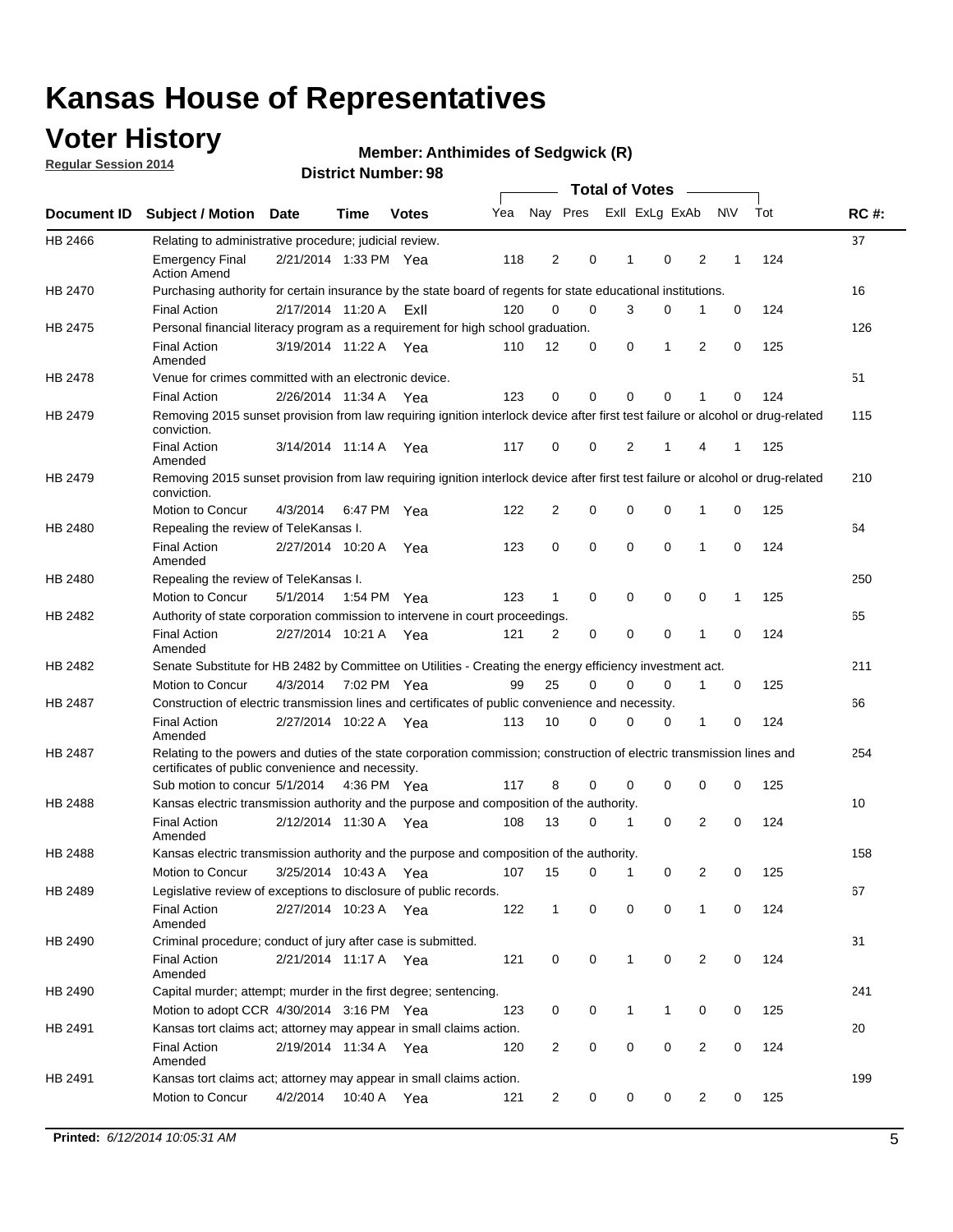### **Voter History**

**Regular Session 2014**

#### **Member: Anthimides of Sedgwick (R)**

|                    |                                                                                                                                                                                                                                                        |                       |             | <b>DISTILE MAILINGL. 30</b> |     |          |          | <b>Total of Votes</b>       |                |              |     |              |
|--------------------|--------------------------------------------------------------------------------------------------------------------------------------------------------------------------------------------------------------------------------------------------------|-----------------------|-------------|-----------------------------|-----|----------|----------|-----------------------------|----------------|--------------|-----|--------------|
| <b>Document ID</b> | <b>Subject / Motion Date</b>                                                                                                                                                                                                                           |                       | <b>Time</b> | <b>Votes</b>                | Yea | Nay Pres |          | Exll ExLg ExAb              | $\sim$         | N\V          | Tot | <b>RC#:</b>  |
| HB 2493            | Relating to surety regulation, appearance bonds and unlawful sexual relations.                                                                                                                                                                         |                       |             |                             |     |          |          |                             |                |              |     | 23           |
|                    | <b>Final Action</b><br>Amended                                                                                                                                                                                                                         | 2/20/2014 11:14 A Yea |             |                             | 113 | 10       | 0        | 0<br>$\mathbf 0$            | $\mathbf 0$    | $\mathbf 1$  | 124 |              |
| HB 2495            | Concerning sentencing dispositions, probation and postrelease supervision.                                                                                                                                                                             |                       |             |                             |     |          |          |                             |                |              |     | 24           |
|                    | <b>Final Action</b><br>Amended                                                                                                                                                                                                                         | 2/20/2014 11:17 A     |             | Yea                         | 122 | 1        | 0        | 0<br>0                      | $\mathbf 0$    | 1            | 124 |              |
| HB 2501            | Human trafficking and related crimes; penalties for buying sexual relations; records and reporting by courts; staff secure facility 25<br>requirements.                                                                                                |                       |             |                             |     |          |          |                             |                |              |     |              |
|                    | <b>Final Action</b><br>Amended                                                                                                                                                                                                                         | 2/20/2014 11:18 A Yea |             |                             | 123 | 0        | 0        | 0<br>0                      | $\mathbf 0$    | 1            | 124 |              |
| HB 2502            | Allowing victim notification on status change of person confined.                                                                                                                                                                                      |                       |             |                             |     |          |          |                             |                |              |     | 26           |
|                    | <b>Final Action</b>                                                                                                                                                                                                                                    | 2/20/2014 11:20 A Yea |             |                             | 123 | 0        | 0        | 0<br>0                      | $\mathbf 0$    |              | 124 |              |
| HB 2503            | Substitute for HB 2503 by Committee on Federal and State Affairs -- Carrying of concealed handguns by law enforcement<br>officers.                                                                                                                     |                       |             |                             |     |          |          |                             |                |              |     | 230          |
|                    | Final Action Sub Bill 4/5/2014                                                                                                                                                                                                                         |                       | 10:22A      | Yea                         | 119 | 1        | 0        | 0<br>0                      |                |              | 125 |              |
| HB 2504            | Repealing outdated provisions relating to the purchase of certain real estate by the department of corrections.                                                                                                                                        |                       |             |                             |     |          |          |                             |                |              |     | 18           |
|                    | <b>Final Action</b>                                                                                                                                                                                                                                    | 2/19/2014 11:31 A     |             | Yea                         | 122 | $\Omega$ | 0        | 0<br>0                      | 2              | 0            | 124 |              |
| HB 2506            | Repealing K.S.A. 72-60b03, the effective date of the midwestern higher education compact act.                                                                                                                                                          |                       |             |                             |     |          |          |                             |                |              |     | 52           |
|                    | <b>Final Action</b>                                                                                                                                                                                                                                    | 2/26/2014 11:35 A Yea |             |                             | 122 | 1        | 0        | 0<br>0                      | 1              | 0            | 124 |              |
| HB 2506            | Senate Substitute for HB 2506 by Committee on Ways and Means - Education; appropriations for FY 2014 and FY 2015 for<br>various state agencies; amendments concerning postsecondary education; amendments to provisions relating to school<br>finance. |                       |             |                             |     |          |          |                             |                |              |     | 238          |
|                    | Motion to Adopt CCR 4/6/2014                                                                                                                                                                                                                           |                       | 9:45 PM     | Nav                         | 63  | 57       | 0        | 0<br>0                      | 4              | $\mathbf 1$  | 125 |              |
| HB 2509            | Emergency medical services amendments.                                                                                                                                                                                                                 |                       |             |                             |     |          |          |                             |                |              |     | 101          |
|                    | <b>Emergency Final</b><br><b>Action Amend</b>                                                                                                                                                                                                          | 2/27/2014 4:24 PM Yea |             |                             | 123 | 0        | $\Omega$ | $\mathbf 0$<br>$\mathbf{0}$ | 1              | $\Omega$     | 124 |              |
| HB 2510            | Pharmacists and pharmacies; pharmacy technicians; registration and grounds for denial of registration.                                                                                                                                                 |                       |             |                             |     |          |          |                             |                |              |     | 84           |
|                    | <b>Emergency Final</b><br>Action                                                                                                                                                                                                                       | 2/27/2014 4:01 PM Nay |             |                             | 71  | 52       | 0        | 0<br>0                      | 1              | 0            | 124 |              |
| HB 2511            | Liability for property tax on personal property; sale or abandonment of personal property.                                                                                                                                                             |                       |             |                             |     |          |          |                             |                |              |     | 27           |
|                    | <b>Final Action</b>                                                                                                                                                                                                                                    | 2/20/2014 11:21 A     |             | Yea                         | 123 | 0        | 0        | 0<br>0                      | 1              | 0            | 124 |              |
| HB 2514            | Exemption for Federal Home Loan Bank in certain insolvency proceedings involving insurance companies.                                                                                                                                                  |                       |             |                             |     |          |          |                             |                |              |     | $\mathbf{2}$ |
|                    | <b>Final Action</b>                                                                                                                                                                                                                                    | 2/10/2014 11:08 A     |             | Yea                         | 118 | 0        | $\Omega$ | 3<br>1                      | $\overline{2}$ | $\mathbf 0$  | 124 |              |
| HB 2515            | Insurance; confidentiality of work papers from analysis of analysis of financial regulation or market regulation of insurance<br>company or affiliates.                                                                                                |                       |             |                             |     |          |          |                             |                |              |     | 82           |
|                    | <b>Emergency Final</b><br>Action                                                                                                                                                                                                                       | 2/27/2014 3:58 PM Yea |             |                             | 123 | 0        | 0        | 0<br>0                      | -1             | 0            | 124 |              |
| HB 2515            | Updating statutory references and making corresponding changes due to Executive Reorganization Order No. 41.                                                                                                                                           |                       |             |                             |     |          |          |                             |                |              |     | 269          |
|                    | Motion to Adopt CCR 5/2/2014 3:31 PM Yea                                                                                                                                                                                                               |                       |             |                             | 118 | 4        | 0        | 0<br>1                      | 1              | 1            | 125 |              |
| HB 2516            | Amendments relating to health care provider liability insurance and to companies organized to provide such insurance.                                                                                                                                  |                       |             |                             |     |          |          |                             |                |              |     | 3            |
|                    | <b>Final Action</b><br>Amended                                                                                                                                                                                                                         | 2/10/2014 11:10 A Yea |             |                             | 118 | 0        | 0        | 3<br>1                      | 2              | 0            | 124 |              |
| HB 2516            | Amendments relating to health care provider liability insurance and to companies organized to provide such insurance.                                                                                                                                  |                       |             |                             |     |          |          |                             |                |              |     | 191          |
|                    | <b>Motion to Concur</b>                                                                                                                                                                                                                                | 3/31/2014 11:40 A Yea |             |                             | 121 | 0        | 0        | 1<br>0                      | 2              | $\mathbf{1}$ | 125 |              |
| HB 2518            | Relating to ballot language statements.                                                                                                                                                                                                                |                       |             |                             |     |          |          |                             |                |              |     | 40           |
|                    | <b>Emergency Final</b><br><b>Action Amend</b>                                                                                                                                                                                                          | 2/21/2014 1:37 PM Yea |             |                             | 116 | 4        | 0        | 1<br>0                      | 2              | $\mathbf{1}$ | 124 |              |
| HB 2525            | Kansas money transmitter act concerning change of controlling interest and notification.                                                                                                                                                               |                       |             |                             |     |          |          |                             |                |              |     | 32           |
|                    | <b>Final Action</b>                                                                                                                                                                                                                                    | 2/21/2014 11:18 A Yea |             |                             | 105 | 16       | 0        | 1<br>0                      | 2              | 0            | 124 |              |
| HB 2525            | Kansas money transmitter act concerning change of controlling interest and notification.                                                                                                                                                               |                       |             |                             |     |          |          |                             |                |              |     | 252          |
|                    | Motion to Concur                                                                                                                                                                                                                                       | 5/1/2014              | 1:59 PM Yea |                             | 112 | 13       | 0        | 0<br>0                      | 0              | 0            | 125 |              |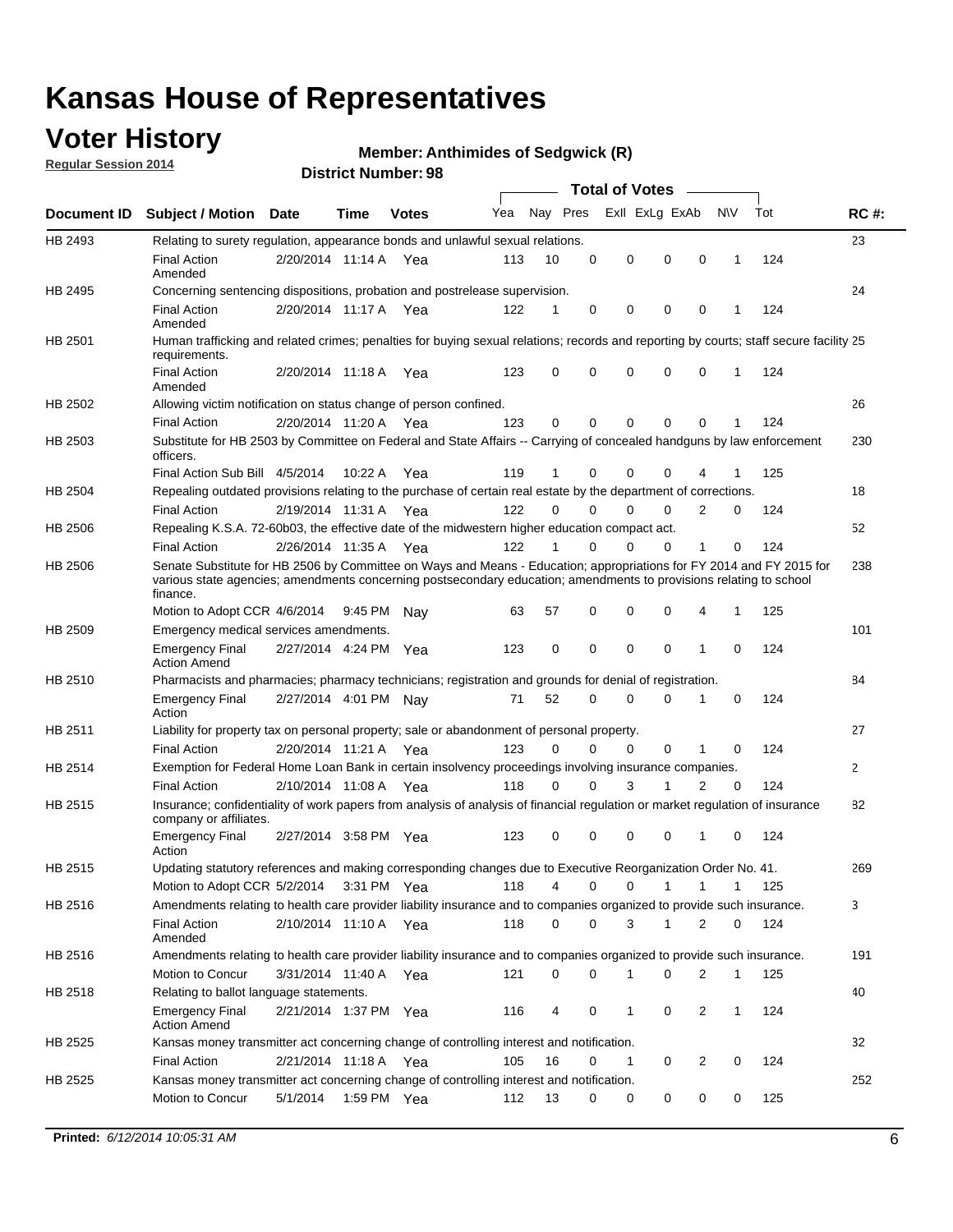#### **Voter History Regular Session 2014**

**Member: Anthimides of Sedgwick (R)** 

|                    |                                                                                                                                                                                                                                                                                                                                           |                       |             | DISTRICT MAILINGL. 30 |     |    |             | <b>Total of Votes</b> |              |                |                |             |     |             |
|--------------------|-------------------------------------------------------------------------------------------------------------------------------------------------------------------------------------------------------------------------------------------------------------------------------------------------------------------------------------------|-----------------------|-------------|-----------------------|-----|----|-------------|-----------------------|--------------|----------------|----------------|-------------|-----|-------------|
| <b>Document ID</b> | <b>Subject / Motion Date</b>                                                                                                                                                                                                                                                                                                              |                       | Time        | <b>Votes</b>          | Yea |    | Nay Pres    |                       |              | Exll ExLg ExAb | <b>NV</b>      |             | Tot | <b>RC#:</b> |
| HB 2533            | Changing interest credit amounts, member distributions upon termination or death and retirement annuities under the KPERS 42<br>Act of 2015.                                                                                                                                                                                              |                       |             |                       |     |    |             |                       |              |                |                |             |     |             |
|                    | <b>Emergency Final</b><br><b>Action Amend</b>                                                                                                                                                                                                                                                                                             | 2/21/2014 1:40 PM Yea |             |                       | 94  | 26 | 0           |                       | 1            | 0              | 2              | 1           | 124 |             |
| HB 2537            | Eliminating font size and type requirement for disclosure statements contained in insurance contracts and explanatory<br>materials printed in any language other than English.                                                                                                                                                            |                       |             |                       |     |    |             |                       |              |                |                |             |     | 81          |
|                    | <b>Emergency Final</b><br>Action                                                                                                                                                                                                                                                                                                          | 2/27/2014 3:56 PM Yea |             |                       | 119 | 4  | 0           |                       | 0            | 0              | 1              | 0           | 124 |             |
| HB 2537            | Insurance; eliminating font and type requirements for certain non-English insurance documents; confidentiality of certain<br>documents; continuation of health insurance for spouse and children of certain emergency personnel and employees of the<br>department of corrections; purchase of certain insurance by the state fair board. |                       |             |                       |     |    |             |                       |              |                |                |             |     | 249         |
|                    | Motion to adopt CCR 4/30/2014 3:58 PM Yea                                                                                                                                                                                                                                                                                                 |                       |             |                       | 122 | 0  | 0           |                       | 1            | 1              | 0              | 1           | 125 |             |
| HB 2538            | Giving landowner right of first refusal for antlers of deer illegally shot on landowner's property.                                                                                                                                                                                                                                       |                       |             |                       |     |    |             |                       |              |                |                |             |     | 102         |
|                    | <b>Emergency Final</b><br><b>Action Amend</b>                                                                                                                                                                                                                                                                                             | 2/27/2014 4:26 PM Yea |             |                       | 106 | 17 | 0           |                       | 0            | 0              | 1              | 0           | 124 |             |
| HB 2541            | Substitute for HB2541 by Committee on Local Government—plastic bottles and containers; labeling; solid waste landfill<br>restrictions.                                                                                                                                                                                                    |                       |             |                       |     |    |             |                       |              |                |                |             |     | 121         |
|                    | Final Action Sub Bill 3/17/2014 11:21 A ExAb                                                                                                                                                                                                                                                                                              |                       |             |                       | 102 | 21 | 0           |                       | $\mathbf 0$  | 0              | 2              | 0           | 125 |             |
| HB 2542            | Property tax exemption for amateur-built aircraft.                                                                                                                                                                                                                                                                                        |                       |             |                       |     |    |             |                       |              |                |                |             |     | 112         |
|                    | <b>Final Action</b><br>Amended                                                                                                                                                                                                                                                                                                            | 3/13/2014 11:22 A Yea |             |                       | 116 | 4  | $\mathbf 0$ |                       | $\mathbf{1}$ | 1              | 2              | 1           | 125 |             |
| <b>HB 2544</b>     | Authorizing postsecondary educational institutions to enter into the state authorization reciprocity agreement to provide<br>distance education.                                                                                                                                                                                          |                       |             |                       |     |    |             |                       |              |                |                |             |     | 17          |
|                    | <b>Final Action</b>                                                                                                                                                                                                                                                                                                                       | 2/17/2014 11:21 A     |             | ExII                  | 120 | 0  | 0           |                       | 3            | $\Omega$       | 1              | 0           | 124 |             |
| HB 2545            | Extending sunset date on certain agriculture fees from July 1, 2015, to July 1, 2019.                                                                                                                                                                                                                                                     |                       |             |                       |     |    |             |                       |              |                |                |             |     | 68          |
|                    | <b>Final Action</b><br>Amended                                                                                                                                                                                                                                                                                                            | 2/27/2014 10:25 A     |             | Nav                   | 99  | 24 | 0           |                       | 0            | $\Omega$       | 1              | $\Omega$    | 124 |             |
| HB 2547            | Changing the map copy requirement in mining permit application.                                                                                                                                                                                                                                                                           |                       |             |                       |     |    |             |                       |              |                |                |             |     | 53          |
|                    | <b>Final Action</b>                                                                                                                                                                                                                                                                                                                       | 2/26/2014 11:36 A Yea |             |                       | 123 | 0  | 0           |                       | $\mathbf 0$  | 0              | 1              | 0           | 124 |             |
| HB 2548            | Creating the water program management fund and transferring the air quality fee fund.                                                                                                                                                                                                                                                     |                       |             |                       |     |    |             |                       |              |                |                |             |     | 46          |
|                    | <b>Emergency Final</b><br>Action                                                                                                                                                                                                                                                                                                          | 2/21/2014 1:46 PM Yea |             |                       | 119 | 1  | 0           |                       | 1            | $\mathbf 0$    | 2              | 1           | 124 |             |
| HB 2549            | Allowing burial of hazardous waste on-site.                                                                                                                                                                                                                                                                                               |                       |             |                       |     |    |             |                       |              |                |                |             |     | 54          |
|                    | <b>Final Action</b>                                                                                                                                                                                                                                                                                                                       | 2/26/2014 11:38 A Yea |             |                       | 123 | 0  | 0           |                       | 0            | 0              | 1              | 0           | 124 |             |
| HB 2550            | Repeal of the atmospheric mercury deposition monitoring network.                                                                                                                                                                                                                                                                          |                       |             |                       |     |    |             |                       |              |                |                |             |     | 33          |
|                    | <b>Final Action</b>                                                                                                                                                                                                                                                                                                                       | 2/21/2014 11:20 A Yea |             |                       | 92  | 29 | 0           |                       | $\mathbf{1}$ | 0              | 2              | $\mathbf 0$ | 124 |             |
| HB 2551            | Repealing regulation of PCB disposal facilities.                                                                                                                                                                                                                                                                                          |                       |             |                       |     |    |             |                       |              |                |                |             |     | 47          |
|                    | <b>Emergency Final</b><br><b>Action Amend</b>                                                                                                                                                                                                                                                                                             | 2/21/2014 1:47 PM Yea |             |                       | 100 | 20 | 0           |                       | 1            | 0              | 2              | 1           | 124 |             |
| HB 2551            | Repealing the regulation of PCB disposal facilities; making changes to the atmospheric mercury deposition monitoring network 271<br>and the disposal of plastic bottles, containers and solid waste.                                                                                                                                      |                       |             |                       |     |    |             |                       |              |                |                |             |     |             |
|                    | Motion to Adopt CCR 5/2/2014                                                                                                                                                                                                                                                                                                              |                       | 3:45 PM Yea |                       | 105 | 17 | 0           |                       | 0            | 1              | 1              | 1           | 125 |             |
| HB 2552            | Managed care organizations, prompt payment.                                                                                                                                                                                                                                                                                               |                       |             |                       |     |    |             |                       |              |                |                |             |     | 69          |
|                    | <b>Final Action</b><br>Amended                                                                                                                                                                                                                                                                                                            | 2/27/2014 10:26 A Yea |             |                       | 123 | 0  | 0           |                       | 0            | 0              | 1              | 0           | 124 |             |
| HB 2552            | Kansas medical assistance program; managed care organizations; consent for expansion of certain medicaid services.                                                                                                                                                                                                                        |                       |             |                       |     |    |             |                       |              |                |                |             |     | 225         |
|                    | Motion to Concur                                                                                                                                                                                                                                                                                                                          | 4/4/2014              | 6:13 PM Yea |                       | 68  | 54 | 0           |                       | $\Omega$     | 1              | $\overline{2}$ | 0           | 125 |             |
| HB 2553            | Health care compact.                                                                                                                                                                                                                                                                                                                      |                       |             |                       |     |    |             |                       |              |                |                |             |     | 141         |
|                    | <b>Final Action</b>                                                                                                                                                                                                                                                                                                                       | 3/24/2014 10:15 A     |             | Nav                   | 74  | 48 | 0           |                       | 0            | 0              | 3              | 0           | 125 |             |
| HB 2555            | Release of information in support of arrest warrants and search warrants.                                                                                                                                                                                                                                                                 |                       |             |                       |     |    |             |                       |              |                |                |             |     | 86          |
|                    | <b>Emergency Final</b><br><b>Action Amend</b>                                                                                                                                                                                                                                                                                             | 2/27/2014 4:04 PM Yea |             |                       | 113 | 10 | 0           |                       | 0            | 0              | 1              | 0           | 124 |             |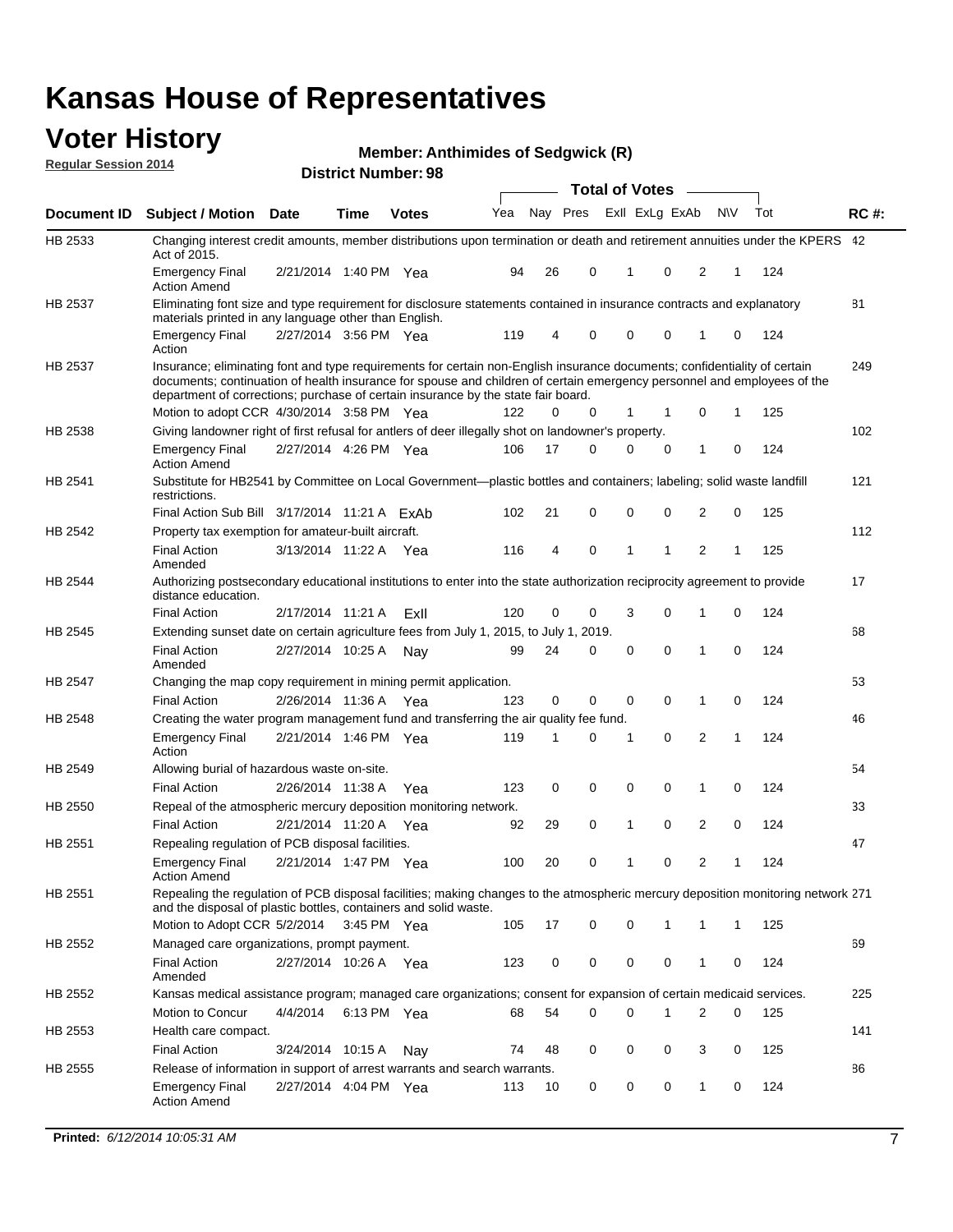### **Voter History**

**Regular Session 2014**

#### **Member: Anthimides of Sedgwick (R)**

|                |                                                                                                                                                                                                                                                                                                                                                           |                        |             |               |     |          |   | <b>Total of Votes</b> |             |              |              |     |             |
|----------------|-----------------------------------------------------------------------------------------------------------------------------------------------------------------------------------------------------------------------------------------------------------------------------------------------------------------------------------------------------------|------------------------|-------------|---------------|-----|----------|---|-----------------------|-------------|--------------|--------------|-----|-------------|
|                | Document ID Subject / Motion Date                                                                                                                                                                                                                                                                                                                         |                        | Time        | <b>Votes</b>  | Yea | Nay Pres |   | Exll ExLg ExAb        |             |              | <b>NV</b>    | Tot | <b>RC#:</b> |
| <b>HB 2557</b> | Changing penalties for certain taxpayers who file incorrect returns under Kansas income tax act.                                                                                                                                                                                                                                                          |                        |             |               |     |          |   |                       |             |              |              |     | 21          |
|                | <b>Final Action</b><br>Amended                                                                                                                                                                                                                                                                                                                            | 2/19/2014 11:35 A      |             | Yea           | 122 | 0        | 0 | 0                     | 0           | 2            | 0            | 124 |             |
| HB 2561        | Licensure of pharmacists and registration of pharmacy interns by board of pharmacy.                                                                                                                                                                                                                                                                       |                        |             |               |     |          |   |                       |             |              |              |     | 55          |
|                | <b>Final Action</b>                                                                                                                                                                                                                                                                                                                                       | 2/26/2014 11:39 A Yea  |             |               | 105 | 18       | 0 | 0                     | 0           | 1            | 0            | 124 |             |
| HB 2564        | Requiring 60-day wait before re-employment for retirement benefit eligibility.                                                                                                                                                                                                                                                                            |                        |             |               |     |          |   |                       |             |              |              |     | 43          |
|                | <b>Emergency Final</b><br>Action                                                                                                                                                                                                                                                                                                                          | 2/21/2014 1:41 PM Yea  |             |               | 120 | 0        | 0 | 1                     | 0           | 2            | 1            | 124 |             |
| HB 2566        | Requiring court fee for forensic audio and video examination services.                                                                                                                                                                                                                                                                                    |                        |             |               |     |          |   |                       |             |              |              |     | 93          |
|                | <b>Emergency Final</b><br>Action                                                                                                                                                                                                                                                                                                                          | 2/27/2014 4:12 PM Yea  |             |               | 123 | 0        | 0 | 0                     | $\mathbf 0$ | 1            | $\mathbf 0$  | 124 |             |
| HB 2568        | Domestic relations; Kansas family law code; child support guidelines.                                                                                                                                                                                                                                                                                     |                        |             |               |     |          |   |                       |             |              |              |     | 70          |
|                | <b>Final Action</b><br>Amended                                                                                                                                                                                                                                                                                                                            | 2/27/2014 10:27 A      |             | Yea           | 123 | 0        | 0 | 0                     | 0           | 1            | 0            | 124 |             |
| HB 2568        | Domestic relations; Kansas family law code; child support guidelines.                                                                                                                                                                                                                                                                                     |                        |             |               |     |          |   |                       |             |              |              |     | 268         |
|                | Motion to adopt CCR 5/2/2014                                                                                                                                                                                                                                                                                                                              |                        | 3:28 PM Yea |               | 123 | 0        | 0 | 0                     | 1           | 1            | 0            | 125 |             |
| HB 2576        | Employment security law; creation of "new employer rate."                                                                                                                                                                                                                                                                                                 |                        |             |               |     |          |   |                       |             |              |              |     | 71          |
|                | <b>Final Action</b><br>Amended                                                                                                                                                                                                                                                                                                                            | 2/27/2014 10:28 A      |             | Yea           | 123 | 0        | 0 | 0                     | 0           | 1            | 0            | 124 |             |
| HB 2576        | Employment security law; creation of "new employer rate."                                                                                                                                                                                                                                                                                                 |                        |             |               |     |          |   |                       |             |              |              |     | 159         |
|                | Motion to Concur                                                                                                                                                                                                                                                                                                                                          | 3/25/2014 10:47 A      |             | Yea           | 122 | 0        | 0 | 1                     | 0           | 2            | 0            | 125 |             |
| HB 2577        | Allowing parents to remain anonymous when surrendering an infant under the newborn protection act.                                                                                                                                                                                                                                                        |                        |             |               |     |          |   |                       |             |              |              |     | 56          |
|                | <b>Final Action</b><br>Amended                                                                                                                                                                                                                                                                                                                            | 2/26/2014 11:41 A Yea  |             |               | 123 | 0        | 0 | 0                     | $\Omega$    | 1            | 0            | 124 |             |
| HB 2577        | Allowing parents to remain anonymous when surrendering an infant under the newborn protection act.                                                                                                                                                                                                                                                        |                        |             |               |     |          |   |                       |             |              |              |     | 220         |
|                | Motion to Concur                                                                                                                                                                                                                                                                                                                                          | 4/4/2014               | 11:45 A     | Exll          | 121 | $\Omega$ | 0 |                       | 1           | $\mathbf{1}$ | $\mathbf{1}$ | 125 |             |
| HB 2578        | Certification by chief law enforcement officer for transfer of a firearm when required by federal law.                                                                                                                                                                                                                                                    |                        |             |               |     |          |   |                       |             |              |              |     | 122         |
|                | <b>Final Action</b><br>Amended                                                                                                                                                                                                                                                                                                                            | 3/17/2014 11:22 A ExAb |             |               | 123 | 0        | 0 | 0                     | $\Omega$    | 2            | 0            | 125 |             |
| HB 2578        | Regulating the possession of weapons.                                                                                                                                                                                                                                                                                                                     |                        |             |               |     |          |   |                       |             |              |              |     | 235         |
|                | Motion to Adopt CCR 4/5/2014 4:40 PM Yea                                                                                                                                                                                                                                                                                                                  |                        |             |               | 102 | 19       | 0 | 0                     | 0           | 4            | $\Omega$     | 125 |             |
| HB 2580        | Specifying the duties of the state fire marshal relating to regional emergency response teams for hazardous materials and<br>search and rescue incidents.                                                                                                                                                                                                 |                        |             |               |     |          |   |                       |             |              |              |     | 72          |
|                | <b>Final Action</b><br>Amended                                                                                                                                                                                                                                                                                                                            | 2/27/2014 10:29 A      |             | Yea           | 113 | 10       | 0 | 0                     | 0           | 1            | 0            | 124 |             |
| HB 2580        | Kansas Real Estate Appraisal Board; licensee fingerprinting and criminal background checks.                                                                                                                                                                                                                                                               |                        |             |               |     |          |   |                       |             |              |              |     | 272         |
|                | Motion to adopt CCR 5/2/2014                                                                                                                                                                                                                                                                                                                              |                        |             | $3:49$ PM Yea | 115 | 7        | 0 | 0                     | 1           | 1            | -1           | 125 |             |
| HB 2582        | Creating an exemption from food establishment licensing for churches.                                                                                                                                                                                                                                                                                     |                        |             |               |     |          |   |                       |             |              |              |     | 57          |
|                | <b>Final Action</b>                                                                                                                                                                                                                                                                                                                                       | 2/26/2014 11:42 A Yea  |             |               | 123 | 0        | 0 | 0                     | 0           | 1            | 0            | 124 |             |
| HB 2588        | Child in need of care; juvenile offenders; permanent custodians.                                                                                                                                                                                                                                                                                          |                        |             |               |     |          |   |                       |             |              |              |     | 94          |
|                | <b>Emergency Final</b><br><b>Action Amend</b>                                                                                                                                                                                                                                                                                                             | 2/27/2014 4:14 PM Yea  |             |               | 123 | 0        | 0 | 0                     | 0           | 1            | 0            | 124 |             |
| HB 2588        | Senate Substitute for HB 2588 by Committee on Judiciary - Concerning children and minors; relating to children in need of<br>care; placement in juvenile detention facilities; permanent custodians; relating to juvenile offenders; alternative adjudication;<br>youth residential centers and services; risk assessment; sentencing; good time credits. |                        |             |               |     |          |   |                       |             |              |              |     | 244         |
|                | Motion to adopt CCR 4/30/2014 3:36 PM Yea                                                                                                                                                                                                                                                                                                                 |                        |             |               | 123 | 0        | 0 | 1                     | 1           | 0            | 0            | 125 |             |
| HB 2591        | Requiring certain audit reports to be filed electronically and to be filed only with the department of administration.                                                                                                                                                                                                                                    |                        |             |               |     |          |   |                       |             |              |              |     | 58          |
|                | <b>Final Action</b>                                                                                                                                                                                                                                                                                                                                       | 2/26/2014 11:43 A Yea  |             |               | 123 | 0        | 0 | 0                     | 0           | 1            | 0            | 124 |             |
| HB 2595        | State fossils; the tylosaurus and the pteranodon.                                                                                                                                                                                                                                                                                                         |                        |             |               |     |          |   |                       |             |              |              |     | 73          |
|                | <b>Final Action</b><br>Amended                                                                                                                                                                                                                                                                                                                            | 2/27/2014 10:31 A Yea  |             |               | 96  | 27       | 0 | 0                     | 0           | 1            | 0            | 124 |             |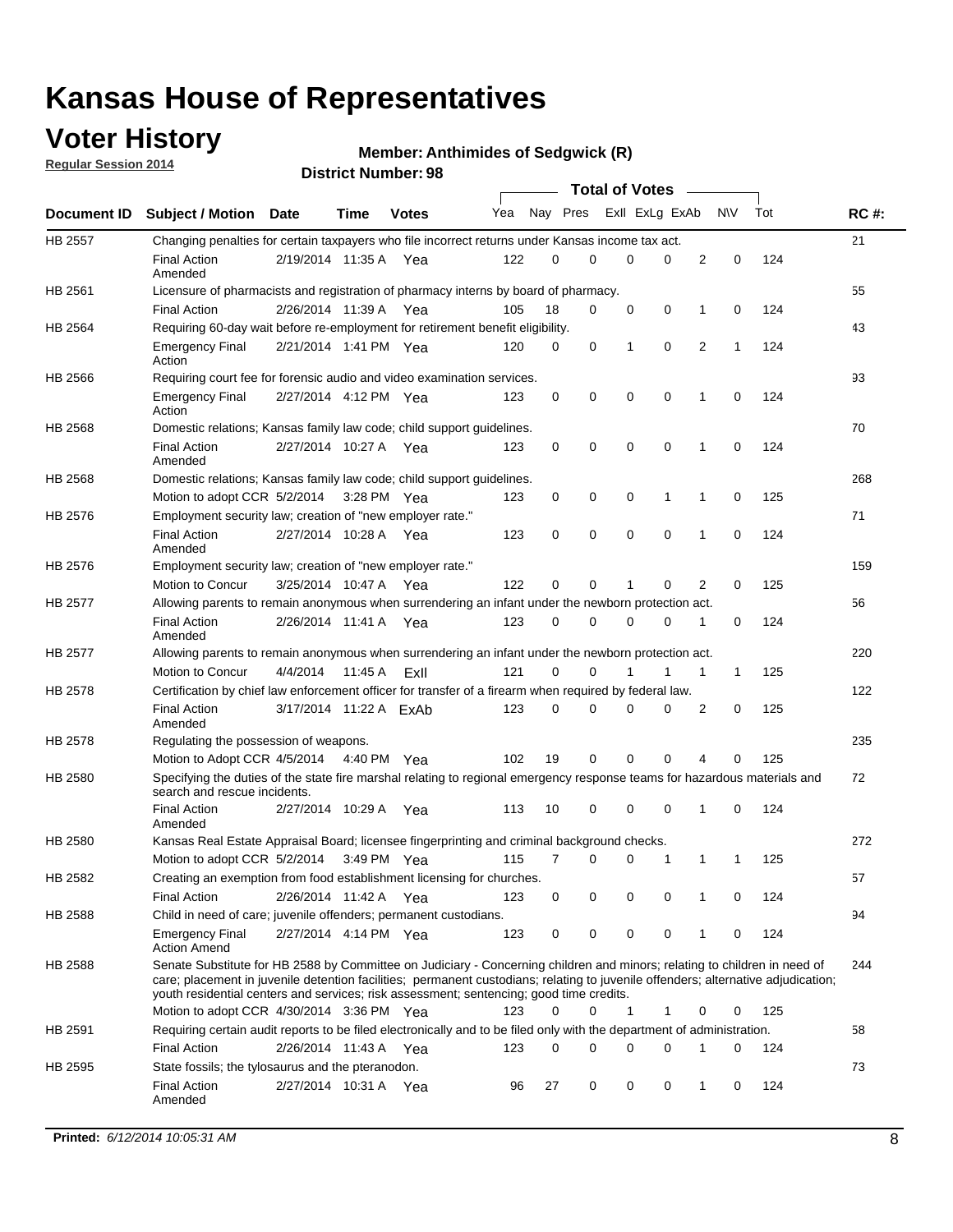### **Voter History**

**Regular Session 2014**

**Member: Anthimides of Sedgwick (R)** 

|                |                                                                                                                                                                                                                                       |                       |             | <b>DISTRICT MAILINGL. 30</b> |     |                |             |             | <b>Total of Votes</b> |   |           |     |             |
|----------------|---------------------------------------------------------------------------------------------------------------------------------------------------------------------------------------------------------------------------------------|-----------------------|-------------|------------------------------|-----|----------------|-------------|-------------|-----------------------|---|-----------|-----|-------------|
| Document ID    | <b>Subject / Motion</b>                                                                                                                                                                                                               | <b>Date</b>           | Time        | <b>Votes</b>                 | Yea |                | Nay Pres    |             | Exll ExLg ExAb        |   | <b>NV</b> | Tot | <b>RC#:</b> |
| HB 2596        | Computation of retirement benefits when a state officer or employee is placed on furlough or has reduction in compensation.                                                                                                           |                       |             |                              |     |                |             |             |                       |   |           |     | 74          |
|                | <b>Final Action</b>                                                                                                                                                                                                                   | 2/27/2014 10:33 A     |             | Yea                          | 123 | 0              | $\Omega$    | 0           | $\Omega$              |   | 0         | 124 |             |
| HB 2596        | Computation of retirement benefits when a state officer or employee is placed on furlough or has reduction in<br>compensation.                                                                                                        |                       |             |                              |     |                |             |             |                       |   |           |     | 246         |
|                | Motion to adopt CCR 4/30/2014 3:45 PM Yea                                                                                                                                                                                             |                       |             |                              | 123 | 0              | 0           | 1           | 1                     | 0 | 0         | 125 |             |
| <b>HB 2597</b> | Municipal recycling services                                                                                                                                                                                                          |                       |             |                              |     |                |             |             |                       |   |           |     | 97          |
|                | <b>Emergency Final</b><br><b>Action Amend</b>                                                                                                                                                                                         | 2/27/2014 4:20 PM     |             | Nav                          | 105 | 18             | $\mathbf 0$ | $\mathbf 0$ | $\mathbf 0$           | 1 | 0         | 124 |             |
| HB 2599        | Authorizing the secretary of state to grant an easement to the unified government of Wyandotte county.                                                                                                                                |                       |             |                              |     |                |             |             |                       |   |           |     | 22          |
|                | <b>Final Action</b>                                                                                                                                                                                                                   | 2/19/2014 11:37 A     |             | Yea                          | 120 | $\overline{2}$ | $\mathbf 0$ | 0           | $\Omega$              | 2 | 0         | 124 |             |
| HB 2599        | Authorizing the secretary of state to grant an easement to the unified government of Wyandotte county.                                                                                                                                |                       |             |                              |     |                |             |             |                       |   |           |     | 118         |
|                | Motion to Concur                                                                                                                                                                                                                      | 3/14/2014 11:25 A     |             | Yea                          | 118 | $\Omega$       | 0           | 2           | 1                     | 4 | 0         | 125 |             |
| HB 2602        | Increasing the percentage of unclassified employees allowed to be employed by KPERS from 25% to 50%.                                                                                                                                  |                       |             |                              |     |                |             |             |                       |   |           |     | 44          |
|                | <b>Emergency Final</b><br>Action                                                                                                                                                                                                      | 2/21/2014 1:43 PM Yea |             |                              | 107 | 13             | 0           | 1           | $\Omega$              | 2 | 1         | 124 |             |
| HB 2602        | Increasing the percentage of unclassified employees allowed to be employed by KPERS from 25% to 50%.                                                                                                                                  |                       |             |                              |     |                |             |             |                       |   |           |     | 195         |
|                | Motion to Concur                                                                                                                                                                                                                      | 4/1/2014              | 10:57 A Yea |                              | 108 | 15             | 0           | 1           | 0                     | 1 | 0         | 125 |             |
| HB 2609        | Practice of pharmacy; filling and refilling of prescriptions.                                                                                                                                                                         |                       |             |                              |     |                |             |             |                       |   |           |     | 105         |
|                | <b>Emergency Final</b><br><b>Action Amend</b>                                                                                                                                                                                         | 2/27/2014 4:29 PM Yea |             |                              | 123 | 0              | $\mathbf 0$ | $\mathbf 0$ | $\Omega$              | 1 | 0         | 124 |             |
| HB 2611        | Conduct of dental offices.                                                                                                                                                                                                            |                       |             |                              |     |                |             |             |                       |   |           |     | 83          |
|                | <b>Emergency Final</b><br>Action                                                                                                                                                                                                      | 2/27/2014 3:59 PM Yea |             |                              | 123 | 0              | $\mathbf 0$ | $\mathbf 0$ | $\mathbf 0$           | 1 | 0         | 124 |             |
| HB 2612        | Relating to district judge and district magistrate judge vacancies.                                                                                                                                                                   |                       |             |                              |     |                |             |             |                       |   |           |     | 75          |
|                | <b>Final Action</b><br>Amended                                                                                                                                                                                                        | 2/27/2014 10:34 A     |             | Yea                          | 106 | 17             | $\mathbf 0$ | $\mathbf 0$ | $\mathbf 0$           | 1 | 0         | 124 |             |
| HB 2613        | Relating to the issuance of stillbirth and unborn child's death certificates.                                                                                                                                                         |                       |             |                              |     |                |             |             |                       |   |           |     | 103         |
|                | <b>Emergency Final</b><br><b>Action Amend</b>                                                                                                                                                                                         | 2/27/2014 4:27 PM Yea |             |                              | 122 | 1              | 0           | $\mathbf 0$ | $\Omega$              | 1 | 0         | 124 |             |
| HB 2615        | Substitute for HB 2615 by Committee on Commerce, Labor and Economic Development - Workers compensation assigned<br>risk pool.                                                                                                         |                       |             |                              |     |                |             |             |                       |   |           |     | 185         |
|                | EFA Sub Bill<br>Amended                                                                                                                                                                                                               | 3/26/2014 3:42 PM Yea |             |                              | 98  | 25             | 0           | 1           | $\mathbf 0$           | 1 | 0         | 125 |             |
| HB 2616        | Secretary of labor; explore agreement to allow state of Kansas to enforce OSHA standards.                                                                                                                                             |                       |             |                              |     |                |             |             |                       |   |           |     | 92          |
|                | <b>Emergency Final</b><br>Action                                                                                                                                                                                                      | 2/27/2014 4:11 PM Yea |             |                              | 93  | 30             | 0           | 0           | 0                     | 1 | 0         | 124 |             |
| HB 2616        | Senate Substitute for HB 2616 by Committee on Commerce - Secretary of labor directed to study state enforcement of OSHA 261<br>standards.                                                                                             |                       |             |                              |     |                |             |             |                       |   |           |     |             |
|                | Motion to Concur                                                                                                                                                                                                                      | 5/2/2014              | 11:47 A Yea |                              | 94  | 30             | 0           | 0           | 1                     | 0 | 0         | 125 |             |
| HB 2633        | Substitute for HB 2633 by Committee on Corrections and Juvenile Justice - Juvenile offenders; youth residential centers and<br>services; risk assessment; raising the age for prosecution as an adult; sentencing; good time credits. |                       |             |                              |     |                |             |             |                       |   |           |     | 106         |
|                | EFA Sub Bill<br>Amended                                                                                                                                                                                                               | 2/27/2014 4:31 PM Yea |             |                              | 122 | 1              | 0           | $\mathbf 0$ | 0                     | 1 | 0         | 124 |             |
| HB 2636        | Secretary of health and environment and air quality standards.                                                                                                                                                                        |                       |             |                              |     |                |             |             |                       |   |           |     | 45          |
|                | <b>Emergency Final</b><br><b>Action Amend</b>                                                                                                                                                                                         | 2/21/2014 1:44 PM Yea |             |                              | 89  | 31             | 0           | 1           | 0                     | 2 | 1         | 124 |             |
| HB 2636        | Secretary of health and environment and air quality standards.                                                                                                                                                                        |                       |             |                              |     |                |             |             |                       |   |           |     | 212         |
|                | Sub motion to concur 4/3/2014                                                                                                                                                                                                         |                       | 7:20 PM Yea |                              | 121 | 3              | 0           | 0           | 0                     |   | 0         | 125 |             |
| HB 2642        | Income tax deduction for net gain on the sale of certain horses, cattle or livestock; income tax credit for expenditures to make 131<br>dwelling or facility accessible for persons with a disability.                                |                       |             |                              |     |                |             |             |                       |   |           |     |             |
|                | <b>Final Action</b><br>Amended                                                                                                                                                                                                        | 3/20/2014 11:17 A Yea |             |                              | 123 | 0              | 0           | 0           | 1                     | 1 | 0         | 125 |             |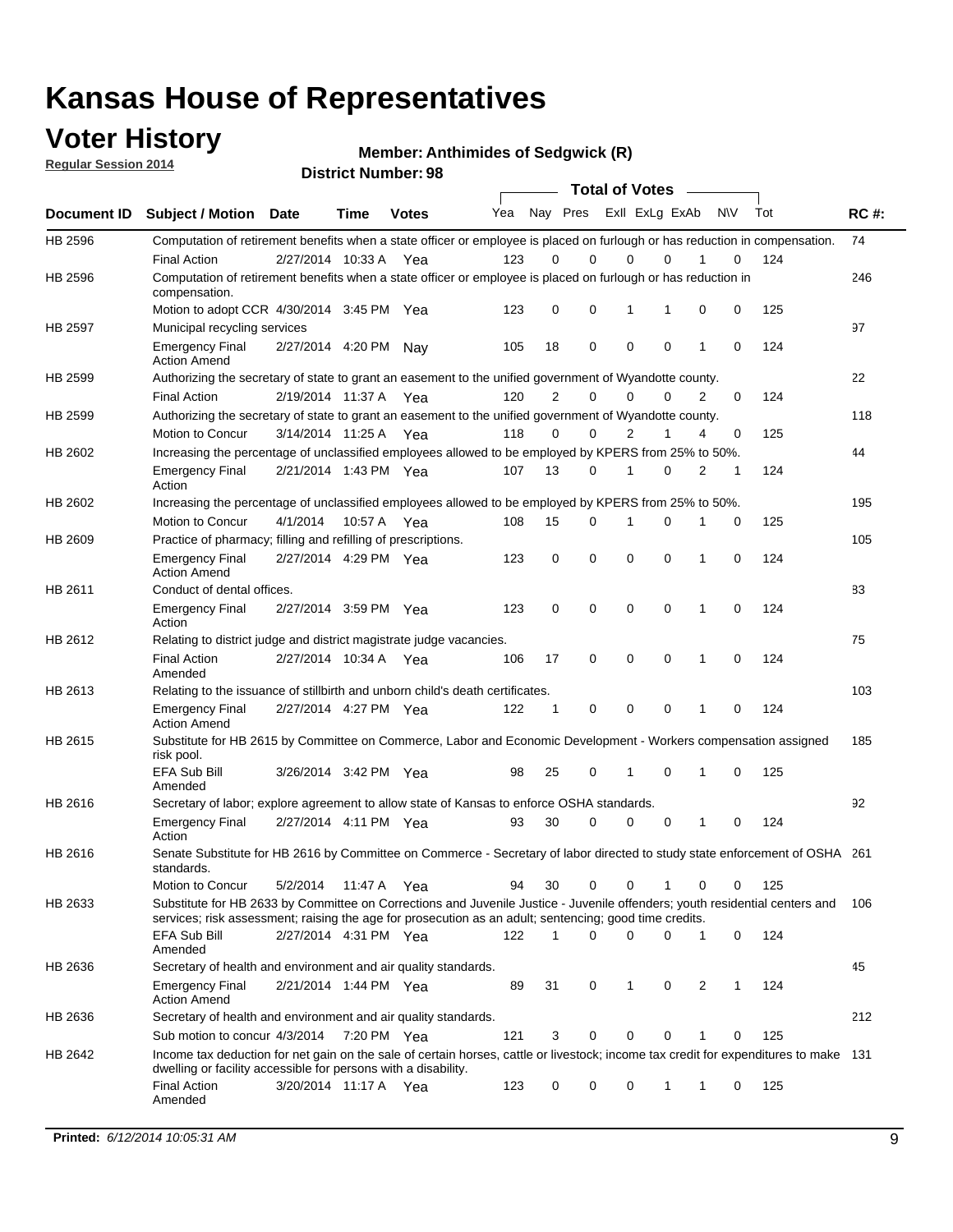# **Voter History**<br>**Regular Session 2014**

| <b>Regular Session 2014</b> |                                                                                                                                                                                                                                                                                                                                                                                                                               |                       |      | <b>Member: Anthimides of Sedgwick (R)</b> |     |          |          |                       |                |              |             |     |       |
|-----------------------------|-------------------------------------------------------------------------------------------------------------------------------------------------------------------------------------------------------------------------------------------------------------------------------------------------------------------------------------------------------------------------------------------------------------------------------|-----------------------|------|-------------------------------------------|-----|----------|----------|-----------------------|----------------|--------------|-------------|-----|-------|
|                             |                                                                                                                                                                                                                                                                                                                                                                                                                               |                       |      | <b>District Number: 98</b>                |     |          |          |                       |                |              |             |     |       |
|                             |                                                                                                                                                                                                                                                                                                                                                                                                                               |                       |      |                                           |     |          |          | <b>Total of Votes</b> |                |              |             |     |       |
| <b>Document ID</b>          | <b>Subject / Motion Date</b>                                                                                                                                                                                                                                                                                                                                                                                                  |                       | Time | <b>Votes</b>                              | Yea |          | Nay Pres |                       | Exll ExLg ExAb |              | <b>NV</b>   | Tot | RC #: |
| HB 2643                     | Property tax; classification of commercial and industrial machinery and equipment as personal property; reclassification of<br>property upon termination of IRB tax exemption; use of independent appraisers to appraiser certain                                                                                                                                                                                             |                       |      |                                           |     |          |          |                       |                |              |             |     | 164   |
|                             | <b>Final Action</b><br>Amended                                                                                                                                                                                                                                                                                                                                                                                                | 3/26/2014 10:56 A Yea |      |                                           | 123 | $\Omega$ | $\Omega$ | 1                     | 0              | 1            | 0           | 125 |       |
| HB 2643                     | Property tax; classification of commercial and industrial machinery and equipment as personal property; reclassification of<br>property upon termination of IRB tax exemption; use of independent appraisers to appraiser certain complex property; motor<br>vehicles, members of military; mortgage registration tax phase out and replacement with fees; county clerk technology fund;<br>county treasurer technology fund. |                       |      |                                           |     |          |          |                       |                |              |             |     | 274   |
|                             | Motion to Concur                                                                                                                                                                                                                                                                                                                                                                                                              | 5/2/2014              |      | 5:12 PM Nay                               | 16  | 108      | 0        | 0                     | 0              |              | 0           | 125 |       |
| HB 2643                     | Property tax; classification of commercial and industrial machinery and equipment as personal property; reclassification of<br>property upon termination of IRB tax exemption; use of independent appraisers to appraiser certain complex property; motor<br>vehicles, members of military; mortgage registration tax phase out and replacement with fees; county clerk technology fund;<br>county treasurer technology fund. |                       |      |                                           |     |          |          |                       |                |              |             |     | 286   |
|                             | Motion to adopt CCR 5/3/2014                                                                                                                                                                                                                                                                                                                                                                                                  |                       |      | 1:53 AM $Yea$                             | 70  | 53       | 0        | 0                     | 0              | 1            | -1          | 125 |       |
| HB 2648                     | Property tax exemption for levees.                                                                                                                                                                                                                                                                                                                                                                                            |                       |      |                                           |     |          |          |                       |                |              |             |     | 100   |
|                             | <b>Emergency Final</b><br><b>Action Amend</b>                                                                                                                                                                                                                                                                                                                                                                                 | 2/27/2014 4:23 PM     |      | Nav                                       | 100 | 23       | 0        | 0                     | 0              | 1            | 0           | 124 |       |
| HB 2651                     | County law library.                                                                                                                                                                                                                                                                                                                                                                                                           |                       |      |                                           |     |          |          |                       |                |              |             |     | 76    |
|                             | <b>Final Action</b><br>Amended                                                                                                                                                                                                                                                                                                                                                                                                | 2/27/2014 10:38 A     |      | Nav                                       | 82  | 41       | 0        | 0                     | $\mathbf 0$    | 1            | 0           | 124 |       |
| HB 2655                     | Allowing veterans with PTSD to seek mental health treatment upon certain convictions.                                                                                                                                                                                                                                                                                                                                         |                       |      |                                           |     |          |          |                       |                |              |             |     | 77    |
|                             | <b>Final Action</b><br>Amended                                                                                                                                                                                                                                                                                                                                                                                                | 2/27/2014 10:40 A     |      | Yea                                       | 123 | 0        | 0        | 0                     | $\mathbf 0$    | 1            | $\mathbf 0$ | 124 |       |
| HB 2655                     | Senate Substitute for HB 2655 by Committee on Judiciary - Allowing veterans with PTSD to seek mental health treatment<br>upon certain convictions; also amending the crimes of interference with law enforcement and giving a false alarm.                                                                                                                                                                                    |                       |      |                                           |     |          |          |                       |                |              |             |     | 224   |
|                             | Motion to Concur                                                                                                                                                                                                                                                                                                                                                                                                              | 4/4/2014              |      | 5:42 PM Yea                               | 122 | 0        | 0        | 0                     |                | 2            | $\Omega$    | 125 |       |
| HB 2656                     | Authorizing the state of Kansas to pay the death gratuity benefit to the designated survivor of a Kansas service member during 48<br>a federal government shutdown and providing for reimbursement to the state                                                                                                                                                                                                               |                       |      |                                           |     |          |          |                       |                |              |             |     |       |
|                             | <b>Final Action</b>                                                                                                                                                                                                                                                                                                                                                                                                           | 2/26/2014 11:27 A Yea |      |                                           | 123 | 0        | 0        | 0                     | 0              |              | $\mathbf 0$ | 124 |       |
| HB 2661                     | Substitute for HB 2661 by Committee on Energy and Environment - Siting of electric transmission lines; notice and hearing<br>requirements.                                                                                                                                                                                                                                                                                    |                       |      |                                           |     |          |          |                       |                |              |             |     | 181   |
|                             | <b>EFA Sub Bill</b>                                                                                                                                                                                                                                                                                                                                                                                                           | 3/26/2014 3:37 PM Yea |      |                                           | 119 | 4        | 0        | 1                     | 0              | 1            | 0           | 125 |       |
| HB 2662                     | Expungment of driving under the influence convictions.                                                                                                                                                                                                                                                                                                                                                                        |                       |      |                                           |     |          |          |                       |                |              |             |     | 116   |
|                             | <b>Final Action</b><br>Amended                                                                                                                                                                                                                                                                                                                                                                                                | 3/14/2014 11:22 A     |      | Nav                                       | 87  | 31       | 0        | 2                     | 1              | 4            | 0           | 125 |       |
| <b>HB 2668</b>              | Health insurance for qualified professional associations.                                                                                                                                                                                                                                                                                                                                                                     |                       |      |                                           |     |          |          |                       |                |              |             |     | 34    |
|                             | <b>Final Action</b><br>Amended                                                                                                                                                                                                                                                                                                                                                                                                | 2/21/2014 11:21 A Yea |      |                                           | 114 | 7        | 0        | 1                     | 0              | 2            | 0           | 124 |       |
| HB 2668                     | Predetermination of health insurance benefits                                                                                                                                                                                                                                                                                                                                                                                 |                       |      |                                           |     |          |          |                       |                |              |             |     | 262   |
|                             | Motion to Concur                                                                                                                                                                                                                                                                                                                                                                                                              | 5/2/2014              |      | 12:05 P Yea                               | 97  | 27       | 0        | 0                     | 1              | 0            | 0           | 125 |       |
| HB 2669                     | State civil service board; transferred from the department of administration to the office of administrative hearings.                                                                                                                                                                                                                                                                                                        |                       |      |                                           |     |          |          |                       |                |              |             |     | 87    |
|                             | <b>Emergency Final</b><br>Action                                                                                                                                                                                                                                                                                                                                                                                              | 2/27/2014 4:05 PM Yea |      |                                           | 110 | 13       | 0        | 0                     | 0              | 1            | 0           | 124 |       |
| HB 2673                     | Kansas healing arts act; physician assistant licensure act.                                                                                                                                                                                                                                                                                                                                                                   |                       |      |                                           |     |          |          |                       |                |              |             |     | 91    |
|                             | <b>Emergency Final</b><br><b>Action Amend</b>                                                                                                                                                                                                                                                                                                                                                                                 | 2/27/2014 4:10 PM Yea |      |                                           | 105 | 18       | 0        | 0                     | 0              | $\mathbf{1}$ | 0           | 124 |       |
| HB 2673                     | Board of healing arts functions and duties, physician assistants licensure act and podiatry act.                                                                                                                                                                                                                                                                                                                              |                       |      |                                           |     |          |          |                       |                |              |             |     | 270   |
|                             | Motion to adopt CCR 5/2/2014                                                                                                                                                                                                                                                                                                                                                                                                  |                       |      | $3:39$ PM Yea                             | 111 | 11       | 0        | 0                     | 1              | $\mathbf{1}$ | 1           | 125 |       |
| HB 2675                     | Relating to procurement negotiating committees; certified businesses.                                                                                                                                                                                                                                                                                                                                                         |                       |      |                                           |     |          |          |                       |                |              |             |     | 165   |

Final Action 3/26/2014 10:57 A Yea 123 0 0 1 0 125

Amended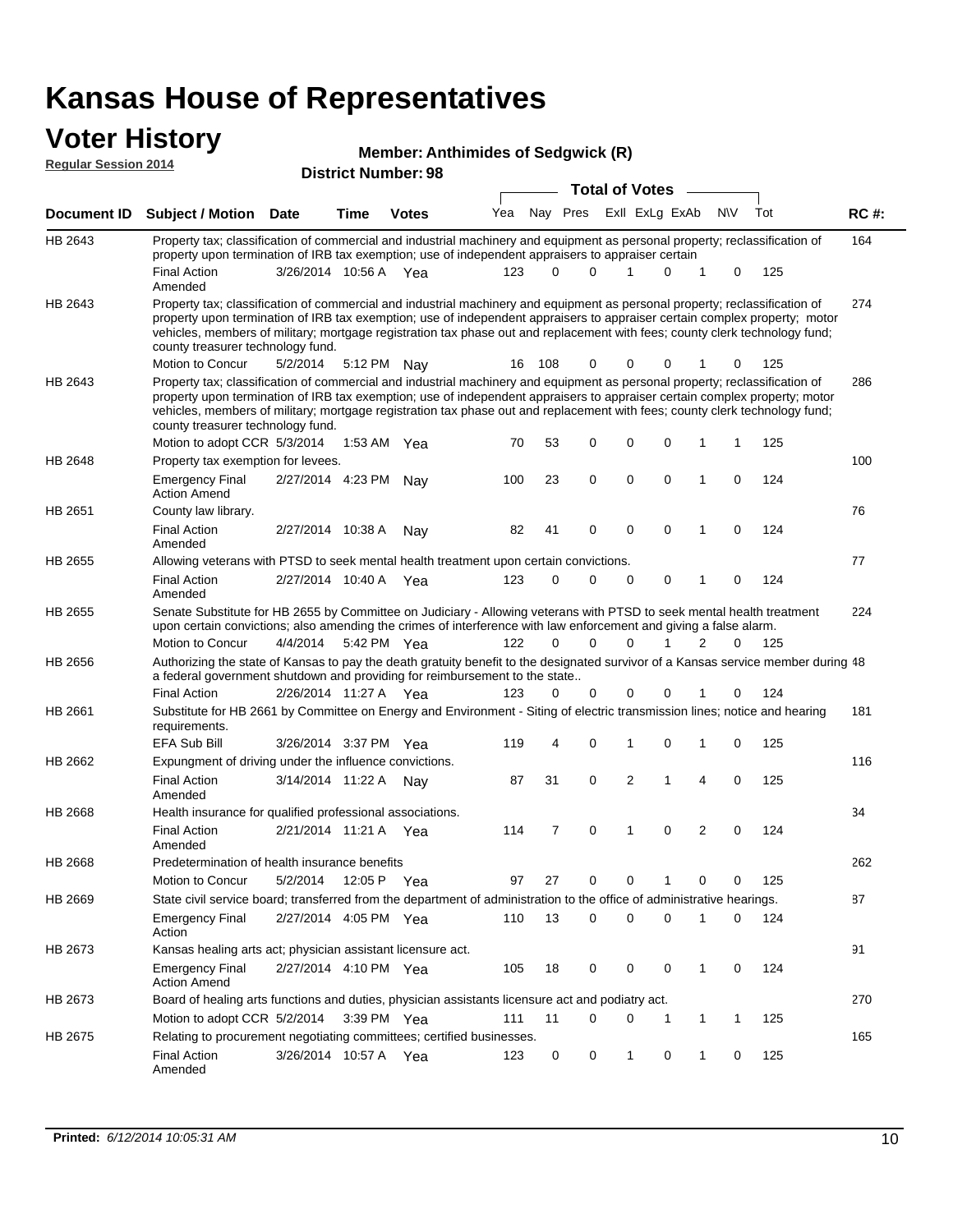### **Voter History**

**District Number: 98 Regular Session 2014**

**Member: Anthimides of Sedgwick (R)** 

|             |                                                                                                                                                                                                                                                 |                       |         |                          |                             |              | <b>Total of Votes</b> |             |             | $\sim$ |              |     |             |
|-------------|-------------------------------------------------------------------------------------------------------------------------------------------------------------------------------------------------------------------------------------------------|-----------------------|---------|--------------------------|-----------------------------|--------------|-----------------------|-------------|-------------|--------|--------------|-----|-------------|
| Document ID | <b>Subject / Motion Date</b>                                                                                                                                                                                                                    |                       | Time    | <b>Votes</b>             | Yea Nay Pres ExII ExLg ExAb |              |                       |             |             |        | N\V          | Tot | <b>RC#:</b> |
| HB 2681     | Substitute for HB2681 by Committee on Veterans, Military, and Homeland Security--Abolishing the Kansas commission on                                                                                                                            |                       |         |                          |                             |              |                       |             |             |        |              |     | 132         |
|             | veterans affairs; creating the Kansas commission on veterans affairs office within the executive branch of government.                                                                                                                          |                       |         |                          | 123                         | $\Omega$     | $\Omega$              | $\Omega$    | 1           | 1      | $\Omega$     |     |             |
|             | Final Action Sub Bill 3/20/2014 11:18 A Yea                                                                                                                                                                                                     |                       |         |                          |                             |              |                       |             |             |        |              | 125 |             |
| HB 2681     | Substitute for HB2681 by Committee on Veterans, Military, and Homeland Security - Abolishing the Kansas commission on<br>veterans affairs; creating the Kansas commission on veterans affairs office within the executive branch of government. |                       |         |                          |                             |              |                       |             |             |        |              |     | 219         |
|             | <b>Motion to Concur</b>                                                                                                                                                                                                                         | 4/4/2014              | 11:41 A | ExII                     | 122                         | 0            | 0                     | 1           | 1           | 1      | $\Omega$     | 125 |             |
| HB 2684     | Allocating moneys from driver's license fees to the judicial branch nonjudicial salary adjustment fund.                                                                                                                                         |                       |         |                          |                             |              |                       |             |             |        |              |     | 78          |
|             | <b>Final Action</b>                                                                                                                                                                                                                             | 2/27/2014 10:41 A Yea |         |                          | 93                          | 30           | $\Omega$              | 0           | $\Omega$    | 1      | 0            | 124 |             |
| HB 2687     | Unclaimed property act and hearings.                                                                                                                                                                                                            |                       |         |                          |                             |              |                       |             |             |        |              |     | 59          |
|             | <b>Final Action</b>                                                                                                                                                                                                                             | 2/26/2014 11:44 A     |         | Yea                      | 119                         | 4            | $\mathbf 0$           | 0           | $\mathbf 0$ | 1      | 0            | 124 |             |
| HB 2687     | Unclaimed property act and hearings.                                                                                                                                                                                                            |                       |         |                          |                             |              |                       |             |             |        |              |     | 251         |
|             | Motion to Concur                                                                                                                                                                                                                                | 5/1/2014              |         | 1:56 PM Yea              | 125                         | 0            | 0                     | 0           | 0           | 0      | $\Omega$     | 125 |             |
| HB 2689     | Amending which convictions are counted for driving while license canceled, suspended or revoked.                                                                                                                                                |                       |         |                          |                             |              |                       |             |             |        |              |     | 231         |
|             | <b>Final Action</b><br>Amended                                                                                                                                                                                                                  | 4/5/2014              |         | 10:23 A Yea              | 121                         | $\Omega$     | $\Omega$              | 0           | 0           | 4      | 0            | 125 |             |
| HB 2693     | Providing for testing by community colleges for commercial driver's licenses and allowing temporary commercial driver's<br>license holders the ability to drive class A commercial vehicles.                                                    |                       |         |                          |                             |              |                       |             |             |        |              |     | 104         |
|             | <b>Emergency Final</b><br><b>Action Amend</b>                                                                                                                                                                                                   | 2/27/2014 4:28 PM Yea |         |                          | 123                         | 0            | 0                     | $\mathbf 0$ | 0           | 1      | 0            | 124 |             |
| HB 2693     | Senate Substitute for HB 2693 by Committee on Transportation - Providing for testing by community colleges for commercial 255<br>driver's licenses; entities serving as driver's licenses examiners.                                            |                       |         |                          |                             |              |                       |             |             |        |              |     |             |
|             | Motion to adopt CCR 5/1/2014 4:42 PM Yea                                                                                                                                                                                                        |                       |         |                          | 125                         | $\mathbf 0$  | 0                     | 0           | 0           | 0      | 0            | 125 |             |
| HB 2715     | Farm machinery and equipment annual highway permits, commercial drivers' license.                                                                                                                                                               |                       |         |                          |                             |              |                       |             |             |        |              |     | 98          |
|             | <b>Emergency Final</b><br><b>Action Amend</b>                                                                                                                                                                                                   | 2/27/2014 4:21 PM Yea |         |                          | 123                         | $\Omega$     | 0                     | $\mathbf 0$ | 0           | 1      | $\Omega$     | 124 |             |
| HB 2717     | Registration of operators of assisted living, residential health care, home plus or adult day care facilities.                                                                                                                                  |                       |         |                          |                             |              |                       |             |             |        |              |     | 175         |
|             | <b>Emergency Final</b><br><b>Action Amend</b>                                                                                                                                                                                                   | 3/26/2014 3:29 PM Yea |         |                          | 114                         | 9            | $\Omega$              |             | 0           |        | 0            | 125 |             |
| HB 2721     | Substitute for Substitute for HB 2721 by Committee on Commerce, Labor and Economic Development †Enacting the                                                                                                                                    |                       |         |                          |                             |              |                       |             |             |        |              |     | 117         |
|             | business entity standard treatment act.<br>Final Action Sub Bill 3/14/2014 11:23 A Yea                                                                                                                                                          |                       |         |                          | 118                         | 0            | 0                     | 2           |             | 4      | 0            | 125 |             |
| HB 2721     | Substitute for Substitute for HB 2721 by Committee on Commerce, Labor and Economic Development - Enacting the business 273                                                                                                                      |                       |         |                          |                             |              |                       |             |             |        |              |     |             |
|             | entity standard treatment act.                                                                                                                                                                                                                  |                       |         |                          |                             |              |                       |             |             |        |              |     |             |
|             | Motion to Concur                                                                                                                                                                                                                                | 5/2/2014              |         | 3:59 PM Yea              | 122                         | 0            | 0                     | 0           | 1           | 1      | $\mathbf{1}$ | 125 |             |
| HB 2724     | Uniform commercial driver's license act; definition of tank vehicle.                                                                                                                                                                            |                       |         |                          |                             |              |                       |             |             |        |              |     | 99          |
|             | <b>Emergency Final</b><br>Action                                                                                                                                                                                                                | 2/27/2014 4:22 PM Yea |         |                          | 122                         | $\mathbf{1}$ | 0                     | 0           | $\mathbf 0$ | 1      | 0            | 124 |             |
| HB 2727     | Expiration of license plates and placards for individuals with disability.                                                                                                                                                                      |                       |         |                          |                             |              |                       |             |             |        |              |     | 88          |
|             | <b>Emergency Final</b><br>Action                                                                                                                                                                                                                | 2/27/2014 4:06 PM Yea |         |                          | 123                         | 0            | 0                     | $\mathbf 0$ | 0           | 1      | 0            | 124 |             |
| HB 2728     | Permits for the operation of salvage vehicles no longer required to be prepared in triplicate.                                                                                                                                                  |                       |         |                          |                             |              |                       |             |             |        |              |     | 89          |
|             | <b>Emergency Final</b><br>Action                                                                                                                                                                                                                | 2/27/2014 4:07 PM Yea |         |                          | 122                         | 1            | 0                     | 0           | 0           | 1      | 0            | 124 |             |
| HB 2728     | Permits for the operation of salvage vehicles no longer required to be prepared in triplicate.                                                                                                                                                  |                       |         |                          |                             |              |                       |             |             |        |              |     | 192         |
|             | Motion to Concur                                                                                                                                                                                                                                | 3/31/2014 11:43 A Yea |         |                          | 122                         | 0            | 0                     |             | 0           | 2      | 0            | 125 |             |
| HB 2732     | Sales tax authority for Rooks county for constructing or remodeling a jail facility.                                                                                                                                                            |                       |         |                          |                             |              |                       |             |             |        |              |     | 232         |
|             | <b>Final Action</b>                                                                                                                                                                                                                             | 4/5/2014              |         | 10:24 A Yea              | 121                         | 0            | 0                     | 0           | 0           | 4      | 0            | 125 |             |
| HB 2744     | Insurance; coverage for autism spectrum disorder.                                                                                                                                                                                               |                       |         |                          |                             |              |                       |             |             |        |              |     | 137         |
|             | <b>Final Action</b><br>Amended                                                                                                                                                                                                                  | 3/21/2014 10:14 A Yea |         |                          | 114                         | 3            | 0                     | 0           | 1           | 6      | 1            | 125 |             |
| HB 2745     | Tax lien on property voluntarily transferred.                                                                                                                                                                                                   |                       |         |                          |                             |              |                       |             |             |        |              |     | 166         |
|             |                                                                                                                                                                                                                                                 |                       |         | 3/26/2014 10:58 A<br>Yea |                             |              |                       |             |             |        |              |     |             |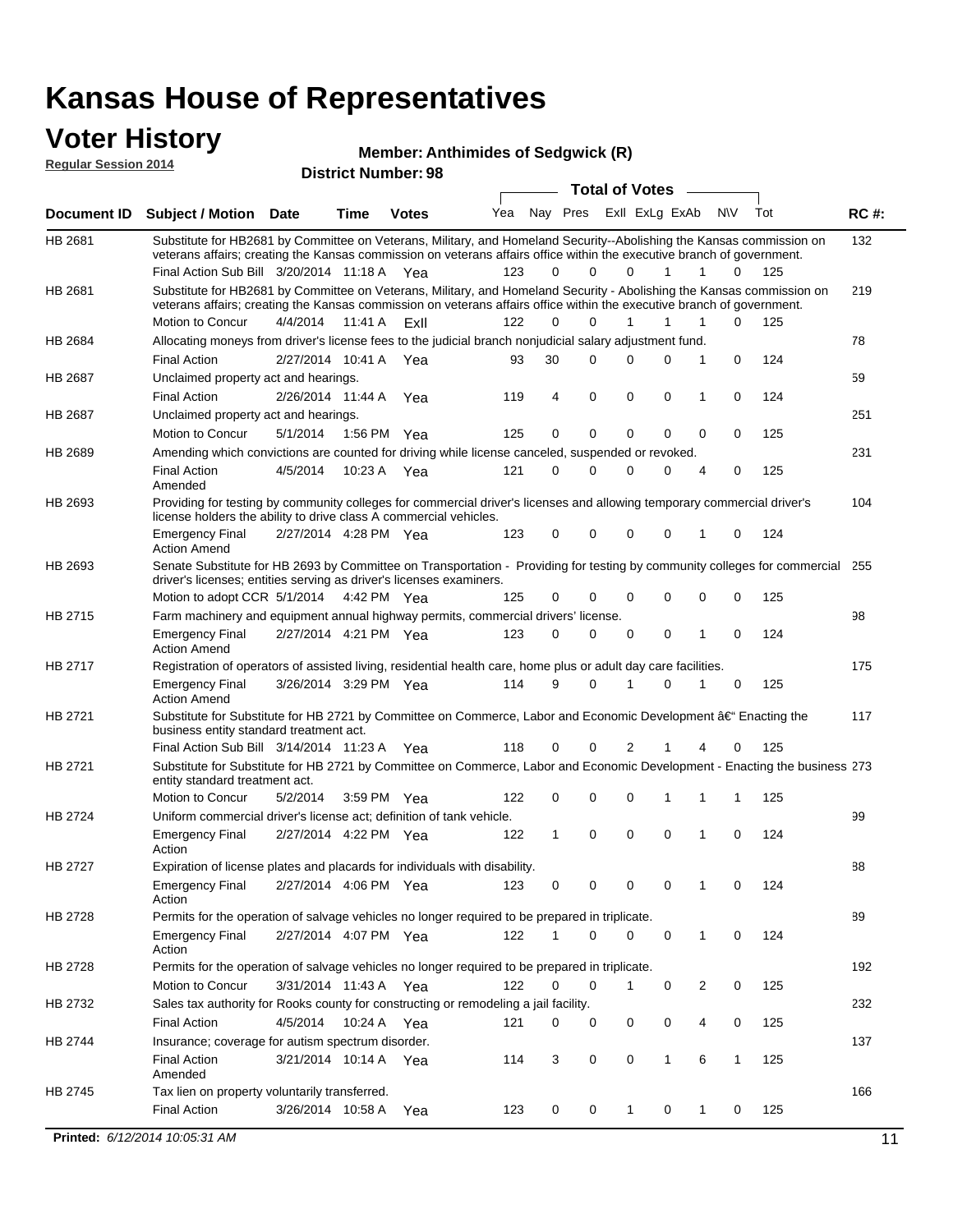### **Voter History**

**Regular Session 2014**

#### **Member: Anthimides of Sedgwick (R)**

|                 |                                                                                                                                                                                                                                                      |                       |              |              |     |             |          | <b>Total of Votes</b> |                |   |                  |       |             |
|-----------------|------------------------------------------------------------------------------------------------------------------------------------------------------------------------------------------------------------------------------------------------------|-----------------------|--------------|--------------|-----|-------------|----------|-----------------------|----------------|---|------------------|-------|-------------|
|                 | Document ID Subject / Motion Date                                                                                                                                                                                                                    |                       | Time         | <b>Votes</b> | Yea | Nav Pres    |          |                       | Exll ExLg ExAb |   | <b>NV</b>        | Tot   | <b>RC#:</b> |
| HB 2755         | Repealing the sunset on the Kansas taxpayer transparency act.                                                                                                                                                                                        |                       |              |              |     |             |          |                       |                |   |                  |       | 140         |
|                 | <b>Final Action</b>                                                                                                                                                                                                                                  | 3/24/2014 10:13 A     |              | Yea          | 122 | 0           | 0        | 0                     | 0              |   | 3<br>0           | 125   |             |
| <b>HB 2767</b>  | State child death review board.                                                                                                                                                                                                                      |                       |              |              |     |             |          |                       |                |   |                  |       | 167         |
|                 | <b>Final Action</b><br>Amended                                                                                                                                                                                                                       | 3/26/2014 10:59 A     |              | Yea          | 123 | 0           | 0        | 1                     | 0              | 1 | 0                | 125   |             |
| <b>HCR 5029</b> | Urging the Kansas bureau of investigation to establish a blue alert system for the state of Kansas.                                                                                                                                                  |                       |              |              |     |             |          |                       |                |   |                  |       | 95          |
|                 | <b>Emergency Final</b><br><b>Action Amend</b>                                                                                                                                                                                                        | 2/27/2014 4:15 PM Yea |              |              | 121 | 2           | 0        | 0                     | 0              | 1 | 0                | 124   |             |
| <b>HCR 5031</b> | Urging Congress to provide for the prompt payment of disability compensation to U.S. Veterans.                                                                                                                                                       |                       |              |              |     |             |          |                       |                |   |                  |       | 125         |
|                 | <b>Final Action</b>                                                                                                                                                                                                                                  | 3/19/2014 11:21 A Yea |              |              | 122 | $\Omega$    | $\Omega$ | 0                     | 1              |   | 2<br>0           | 125   |             |
| HR 6049         | Resolution encouraging the creation of a Kansas plan for comprehensive treatment of chronic obstruction pulmonary<br>disease.                                                                                                                        |                       |              |              |     |             |          |                       |                |   |                  |       | 109         |
|                 | <b>Emergency Final</b><br><b>Action Amend</b>                                                                                                                                                                                                        | 3/6/2014              | 11:24 A      | Yea          | 120 | 0           | 0        | 2                     | 1              |   | 2<br>$\mathbf 0$ | 125   |             |
| HR 6063         | Urging the President to extend the qualifications for the Women's Army Corps Service Medal.                                                                                                                                                          |                       |              |              |     |             |          |                       |                |   |                  |       | 143         |
|                 | <b>Final Action</b>                                                                                                                                                                                                                                  | 3/25/2014 10:11 A Yea |              |              | 123 | $\Omega$    | 0        | 1                     | $\Omega$       | 1 | 0                | 125   |             |
| SB 40           | House Substitute for SB 40 by Committee on Corrections and Juvenile Justice †Secretary of corrections; including juvenile<br>offenders in the prison made goods act; authorizing use of correctional industries funds for payment of                 |                       |              |              |     |             |          |                       |                |   |                  |       | 123         |
|                 | Final Action Sub Bill 3/17/2014 11:23 A ExAb                                                                                                                                                                                                         |                       |              |              | 123 | $\Omega$    | 0        | 0                     | 0              |   | 0<br>2           | 125   |             |
| SB 54           | Medical assistance recovery program; rules and regulations.                                                                                                                                                                                          |                       |              |              |     |             |          |                       |                |   |                  |       | 174         |
|                 | <b>Emergency Final</b><br><b>Action Amend</b>                                                                                                                                                                                                        | 3/26/2014 3:28 PM Yea |              |              | 95  | 28          | 0        | 1                     | 0              | 1 | 0                | 125   |             |
| SB 54           | Amendments to statutes regulating abortions.                                                                                                                                                                                                         |                       |              |              |     |             |          |                       |                |   |                  |       | 214         |
|                 | Motion to Adopt CCR 4/4/2014                                                                                                                                                                                                                         |                       | 9:59 AM ExII |              | 112 | 11          | 0        |                       | 0              | 1 | 0                | 125   |             |
| SB 63           | State use law; purchases by municipalities; committee sunset date and chairperson selection.                                                                                                                                                         |                       |              |              |     |             |          |                       |                |   |                  |       | 280         |
|                 | Motion to adopt CCR 5/2/2014                                                                                                                                                                                                                         |                       | 8:52 PM Yea  |              | 124 | $\mathbf 0$ | 0        | 0                     | 0              | 1 | 0                | 125   |             |
| SB 99           | Lobbyists defined.                                                                                                                                                                                                                                   |                       |              |              |     |             |          |                       |                |   |                  |       | 184         |
|                 | <b>Emergency Final</b><br>Action                                                                                                                                                                                                                     | 3/26/2014 3:41 PM Yea |              |              | 117 | 6           | 0        | 1                     | 0              | 1 | $\mathbf 0$      | 125   |             |
| SB 147          | House Substitute for SB 147 by Committee on Agriculture and Natural Resources †Amending the powers and duties of the 133<br>Kansas department of agriculture division of conservation and the state conservation commission.                         |                       |              |              |     |             |          |                       |                |   |                  |       |             |
|                 | Final Action Sub Bill 3/20/2014 11:19 A Yea<br>Amended                                                                                                                                                                                               |                       |              |              | 123 | 0           | 0        | 0                     | 1              | 1 | 0                | 125   |             |
| <b>SB 218</b>   | House Substitute for SB 218 by Committee on Appropriations-Education; relating to the financing and instruction thereof;<br>making and concerning appropriations for the fiscal years ending June 30, 2014, and June 30, 2015, for certain agencies. |                       |              |              |     |             |          |                       |                |   |                  |       | 226         |
|                 | Final Action Sub Bill 4/4/2014 6:17 PM Yea                                                                                                                                                                                                           |                       |              |              | 91  | 31          | $\Omega$ | 0                     | 1              |   | 2<br>$\Omega$    | 125   |             |
|                 | Amended                                                                                                                                                                                                                                              |                       |              |              |     |             |          |                       |                |   |                  |       |             |
| SB 218          | House Substitute for SB 218 by Committee on Appropriations-Education; relating to the financing and instruction thereof;                                                                                                                             |                       |              |              |     |             |          |                       |                |   |                  |       | 237         |
|                 | making and concerning appropriations for the fiscal years ending June 30, 2014, and June 30, 2015, for certain agencies.                                                                                                                             |                       |              |              |     |             |          |                       |                |   |                  |       |             |
|                 | Sub Motion to Adopt 4/6/2014 12:51 A Nay                                                                                                                                                                                                             |                       |              |              | 55  | 67          | 0        | 0                     | 0              |   | 3<br>0           | - 125 |             |
| SB 231          | CCR<br>House Substitute for SB 231 †Concerning valuation and appeals; renaming the state court of tax appeals; timing of<br>decisions.                                                                                                               |                       |              |              |     |             |          |                       |                |   |                  |       | 134         |
|                 | Final Action Sub Bill 3/20/2014 11:21 A Yea                                                                                                                                                                                                          |                       |              |              | 123 | 0           | 0        | 0                     | 1              | 1 | 0                | 125   |             |
| SB 231          | Amended<br>House Substitute for SB 231 - Concerning valuation and appeals; renaming the state court of tax appeals; timing of                                                                                                                        |                       |              |              |     |             |          |                       |                |   |                  |       | 281         |
|                 | decisions                                                                                                                                                                                                                                            |                       |              |              |     |             |          |                       |                |   |                  |       |             |
|                 | Motion to Adopt CCR 5/2/2014 8:56 PM Yea                                                                                                                                                                                                             |                       |              |              | 124 | 0           | 0        | 0                     | 0              | 1 | 0                | 125   | 13          |
| SB 245          | House Substitute for SB 245 by Committee on Appropriations - Appropriations for FY 2014, FY 2015, and FY 2016 for the<br>department of corrections; capital improvement projects.                                                                    |                       |              |              |     |             |          |                       |                |   |                  |       |             |
|                 | Final Action Sub Bill 2/13/2014 11:34 A Yea<br>Amended                                                                                                                                                                                               |                       |              |              | 79  | 41          | 0        | 3                     | 0              | 1 | 0                | 124   |             |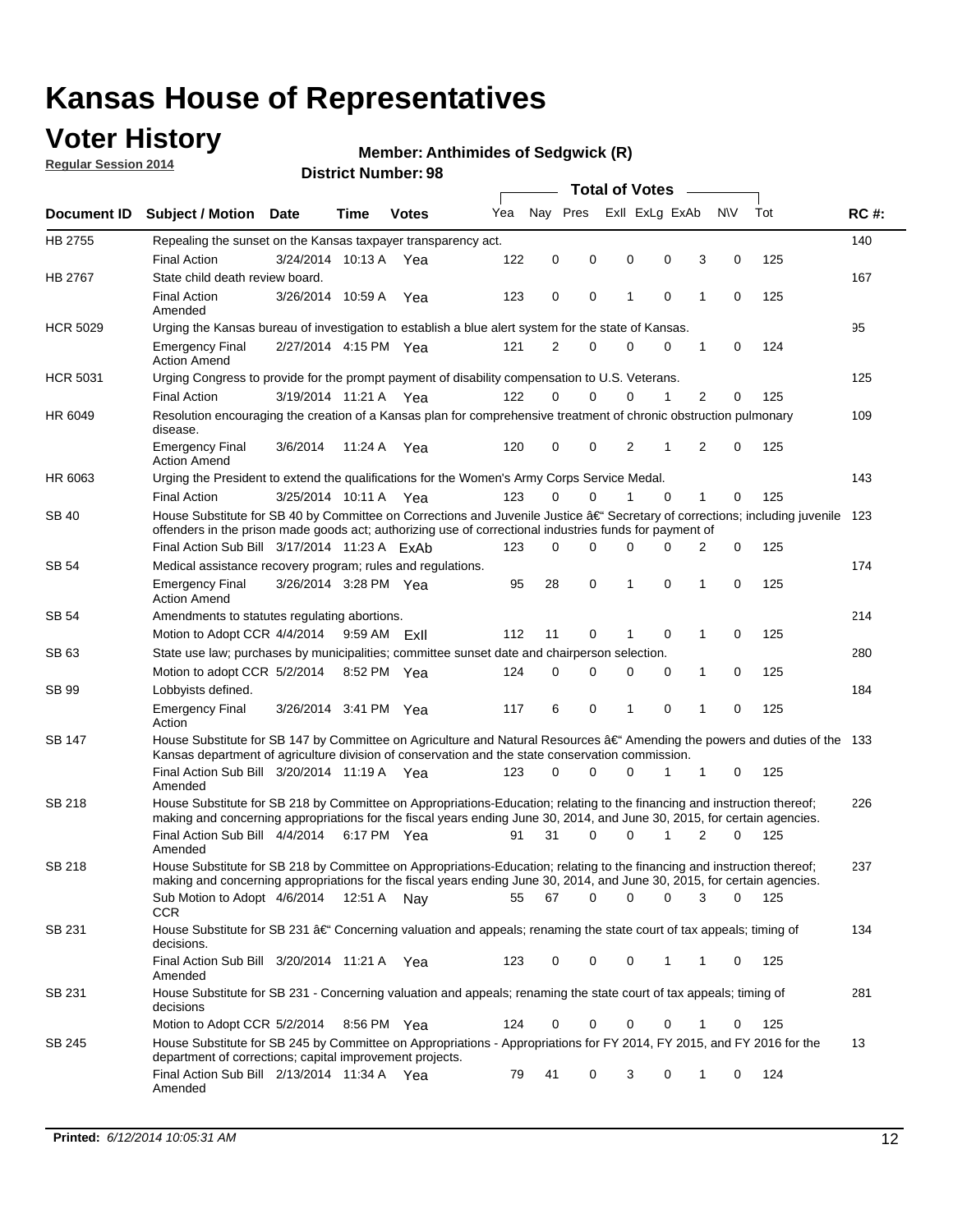### **Voter History**

#### **Member: Anthimides of Sedgwick (R)**

**Regular Session 2014**

|               | <b>Total of Votes</b>                                                                                                                                                                                                                                                                                                                                                                                                                                                                                                                                                                                                                                                                                                                                                         |                        |      |              |     |    |          |              |                |             |                |             |     |             |  |  |  |  |  |  |  |  |
|---------------|-------------------------------------------------------------------------------------------------------------------------------------------------------------------------------------------------------------------------------------------------------------------------------------------------------------------------------------------------------------------------------------------------------------------------------------------------------------------------------------------------------------------------------------------------------------------------------------------------------------------------------------------------------------------------------------------------------------------------------------------------------------------------------|------------------------|------|--------------|-----|----|----------|--------------|----------------|-------------|----------------|-------------|-----|-------------|--|--|--|--|--|--|--|--|
|               | Document ID Subject / Motion Date                                                                                                                                                                                                                                                                                                                                                                                                                                                                                                                                                                                                                                                                                                                                             |                        | Time | <b>Votes</b> | Yea |    | Nay Pres |              | Exll ExLg ExAb |             |                | <b>NV</b>   | Tot | <b>RC#:</b> |  |  |  |  |  |  |  |  |
| SB 245        | House Substitute for SB 245 by Committee on Appropriations - Education funding; relating to mineral production; creating the<br>mineral production education fund, crediting 20% of remainder from oil and gas tax into such fund, moneys expended on<br>education; abolishing the oil and gas valuation depletion trust fund; allowing the counties to retain funds already in such<br>county's oil and gas valuation depletion trust fund; concerning school financing sources; proceeds from the tax levied by a<br>school district under authority of K.S.A. 2013 Supp. 72-6431, remitted to the state treasury to the credit of the state school<br>district finance fund not to the district's general fund; making and concerning appropriations for fiscal year 2017. |                        |      |              |     |    |          |              |                |             |                |             |     | 258         |  |  |  |  |  |  |  |  |
|               | Motion to adopt CCR 5/1/2014                                                                                                                                                                                                                                                                                                                                                                                                                                                                                                                                                                                                                                                                                                                                                  |                        |      | 5:06 PM Nay  | 88  | 37 | 0        | $\Omega$     |                | 0           | 0              | 0           | 125 |             |  |  |  |  |  |  |  |  |
| <b>SB 248</b> | Victim notification prior to release of certain inmates.                                                                                                                                                                                                                                                                                                                                                                                                                                                                                                                                                                                                                                                                                                                      |                        |      |              |     |    |          |              |                |             |                |             |     | 119         |  |  |  |  |  |  |  |  |
|               | <b>Final Action</b>                                                                                                                                                                                                                                                                                                                                                                                                                                                                                                                                                                                                                                                                                                                                                           | 3/17/2014 11:18 A ExAb |      |              | 122 | 0  | 0        | 0            |                | 0           | $\overline{c}$ | 1           | 125 |             |  |  |  |  |  |  |  |  |
| SB 254        | Medical assistance recovery program; rules and regulations.                                                                                                                                                                                                                                                                                                                                                                                                                                                                                                                                                                                                                                                                                                                   |                        |      |              |     |    |          |              |                |             |                |             |     | 179         |  |  |  |  |  |  |  |  |
|               | <b>Emergency Final</b><br>Action                                                                                                                                                                                                                                                                                                                                                                                                                                                                                                                                                                                                                                                                                                                                              | 3/26/2014 3:34 PM Yea  |      |              | 123 | 0  | 0        | $\mathbf{1}$ |                | 0           | 1              | 0           | 125 |             |  |  |  |  |  |  |  |  |
| SB 256        | Attorney general; costs in criminal appeals.                                                                                                                                                                                                                                                                                                                                                                                                                                                                                                                                                                                                                                                                                                                                  |                        |      |              |     |    |          |              |                |             |                |             |     | 147         |  |  |  |  |  |  |  |  |
|               | <b>Final Action</b><br>Amended                                                                                                                                                                                                                                                                                                                                                                                                                                                                                                                                                                                                                                                                                                                                                | 3/25/2014 10:16 A      |      | Yea          | 119 | 4  | 0        | 1            |                | 0           | 1              | 0           | 125 |             |  |  |  |  |  |  |  |  |
| SB 256        | Amending the crime of mistreatment of a dependent adult; creating the crime of mistreatment of an elder person; amending<br>the crime of unlawful sexual relations; amending provisions relating to appearance bonds and surety regulation; amending<br>violations of the Kansas racketeer influenced and corrupt organization act; also concerning the attorney general, costs in<br>criminal appeals.                                                                                                                                                                                                                                                                                                                                                                       |                        |      |              |     |    |          |              |                |             |                |             |     | 236         |  |  |  |  |  |  |  |  |
|               | Motion to Adopt CCR 4/5/2014                                                                                                                                                                                                                                                                                                                                                                                                                                                                                                                                                                                                                                                                                                                                                  |                        |      | 6:52 PM Yea  | 118 | 4  | 0        | 0            |                | 0           | 3              | 0           | 125 |             |  |  |  |  |  |  |  |  |
| SB 258        | Amending the juvenile statute of limitations to match adult time limitations for sex crimes.                                                                                                                                                                                                                                                                                                                                                                                                                                                                                                                                                                                                                                                                                  |                        |      |              |     |    |          |              |                |             |                |             |     | 135         |  |  |  |  |  |  |  |  |
|               | <b>Final Action</b><br>Amended                                                                                                                                                                                                                                                                                                                                                                                                                                                                                                                                                                                                                                                                                                                                                | 3/20/2014 11:21 A Yea  |      |              | 123 | 0  | 0        | 0            |                | 1           | $\mathbf{1}$   | 0           | 125 |             |  |  |  |  |  |  |  |  |
| SB 258        | Relating to issuance of certificates of birth resulting in stillbirth.                                                                                                                                                                                                                                                                                                                                                                                                                                                                                                                                                                                                                                                                                                        |                        |      |              |     |    |          |              |                |             |                | 259         |     |             |  |  |  |  |  |  |  |  |
|               | Motion to Adopt CCR 5/1/2014                                                                                                                                                                                                                                                                                                                                                                                                                                                                                                                                                                                                                                                                                                                                                  |                        |      | 5:12 PM Yea  | 121 | 4  | 0        | 0            |                | $\mathbf 0$ | 0              | 0           | 125 |             |  |  |  |  |  |  |  |  |
| SB 263        | Establishing the military funeral honors fund under the adjutant general's office.                                                                                                                                                                                                                                                                                                                                                                                                                                                                                                                                                                                                                                                                                            |                        |      |              |     |    |          |              |                |             |                |             |     | 148         |  |  |  |  |  |  |  |  |
|               | <b>Final Action</b><br>Amended                                                                                                                                                                                                                                                                                                                                                                                                                                                                                                                                                                                                                                                                                                                                                | 3/25/2014 10:17 A Yea  |      |              | 123 | 0  | 0        | 1            |                | 0           | 1              | 0           | 125 |             |  |  |  |  |  |  |  |  |
| SB 263        | Veterans and military matters; military honors fund; death gratuity; disabled veterans preference, state jobs and contracts;<br>schools on military reservations, funding.                                                                                                                                                                                                                                                                                                                                                                                                                                                                                                                                                                                                    |                        |      |              |     |    |          |              |                |             |                |             |     | 256         |  |  |  |  |  |  |  |  |
|               | Motion to adopt CCR 5/1/2014                                                                                                                                                                                                                                                                                                                                                                                                                                                                                                                                                                                                                                                                                                                                                  |                        |      | 4:47 PM Yea  | 124 | 0  | 0        | 0            |                | 0           | 0              | 1           | 125 |             |  |  |  |  |  |  |  |  |
| SB 265        | Income definition for Homestead Refund eligibility.                                                                                                                                                                                                                                                                                                                                                                                                                                                                                                                                                                                                                                                                                                                           |                        |      |              |     |    |          |              |                |             |                |             |     | 113         |  |  |  |  |  |  |  |  |
|               | <b>Final Action</b><br>Amended                                                                                                                                                                                                                                                                                                                                                                                                                                                                                                                                                                                                                                                                                                                                                | 3/13/2014 11:23 A Yea  |      |              | 121 | 0  | 0        | 1            |                | 1           | $\overline{2}$ | $\mathbf 0$ | 125 |             |  |  |  |  |  |  |  |  |
| SB 265        | Definition of income for homestead refund and SAFESR eligibility; income tax credits for adoption expenses and expenses to<br>make dwelling or facility accessible to persons with a disability; income tax deductions, self-employment taxes, expenses<br>related to organ donations, net gain on the sale of certain livestock; withholding, non-resident pass-through entity income;<br>Kansas taxpayer transparency act, sunset; sales tax exemptions.                                                                                                                                                                                                                                                                                                                    |                        |      |              |     |    |          |              |                |             |                |             |     | 227         |  |  |  |  |  |  |  |  |
|               | Motion to Adopt CCR 4/4/2014 6:29 PM Yea                                                                                                                                                                                                                                                                                                                                                                                                                                                                                                                                                                                                                                                                                                                                      |                        |      |              | 122 | 0  | 0        | 0            |                | 1           | 2              | 0           | 125 |             |  |  |  |  |  |  |  |  |
| SB 266        | Mineral severance tax return file date.                                                                                                                                                                                                                                                                                                                                                                                                                                                                                                                                                                                                                                                                                                                                       |                        |      |              |     |    |          |              |                |             |                |             |     | 114         |  |  |  |  |  |  |  |  |
|               | <b>Final Action</b><br>Amended                                                                                                                                                                                                                                                                                                                                                                                                                                                                                                                                                                                                                                                                                                                                                | 3/13/2014 11:24 A Yea  |      |              | 121 | 0  | 0        | 1            |                | 1           | 2              | 0           | 125 |             |  |  |  |  |  |  |  |  |
| SB 266        | Severance tax return and payment dates; sales tax authority for Rooks county; property tax exemptions for certain donations<br>of land to the state and for amateur-built aircraft; sales tax exemptions for surface mining equipment and certain charitable<br>organizations.                                                                                                                                                                                                                                                                                                                                                                                                                                                                                                |                        |      |              |     |    |          |              |                |             |                |             |     | 266         |  |  |  |  |  |  |  |  |
|               | Motion to Adopt CCR 5/2/2014                                                                                                                                                                                                                                                                                                                                                                                                                                                                                                                                                                                                                                                                                                                                                  |                        |      | 3:19 PM Yea  | 122 | 1  | 0        | 0            |                | 1           | 1              | 0           | 125 |             |  |  |  |  |  |  |  |  |
| SB 267        | Insurance; excluding real estate from acceptable security deposits with the commissioner and requiring original handwritten<br>signatures on deposit forms.                                                                                                                                                                                                                                                                                                                                                                                                                                                                                                                                                                                                                   |                        |      |              |     |    |          |              |                |             |                |             |     | 144         |  |  |  |  |  |  |  |  |
|               | <b>Final Action</b>                                                                                                                                                                                                                                                                                                                                                                                                                                                                                                                                                                                                                                                                                                                                                           | 3/25/2014 10:12 A Yea  |      |              | 123 | 0  | 0        | 1            |                | 0           | 1              | 0           | 125 |             |  |  |  |  |  |  |  |  |
| SB 268        | Insurance; Risk-based capital requirements.                                                                                                                                                                                                                                                                                                                                                                                                                                                                                                                                                                                                                                                                                                                                   |                        |      |              |     |    |          |              |                |             |                |             |     | 145         |  |  |  |  |  |  |  |  |
|               | Final Action                                                                                                                                                                                                                                                                                                                                                                                                                                                                                                                                                                                                                                                                                                                                                                  | 3/25/2014 10:13 A      |      | Yea          | 123 | 0  | 0        | 1            |                | 0           | 1              | 0           | 125 |             |  |  |  |  |  |  |  |  |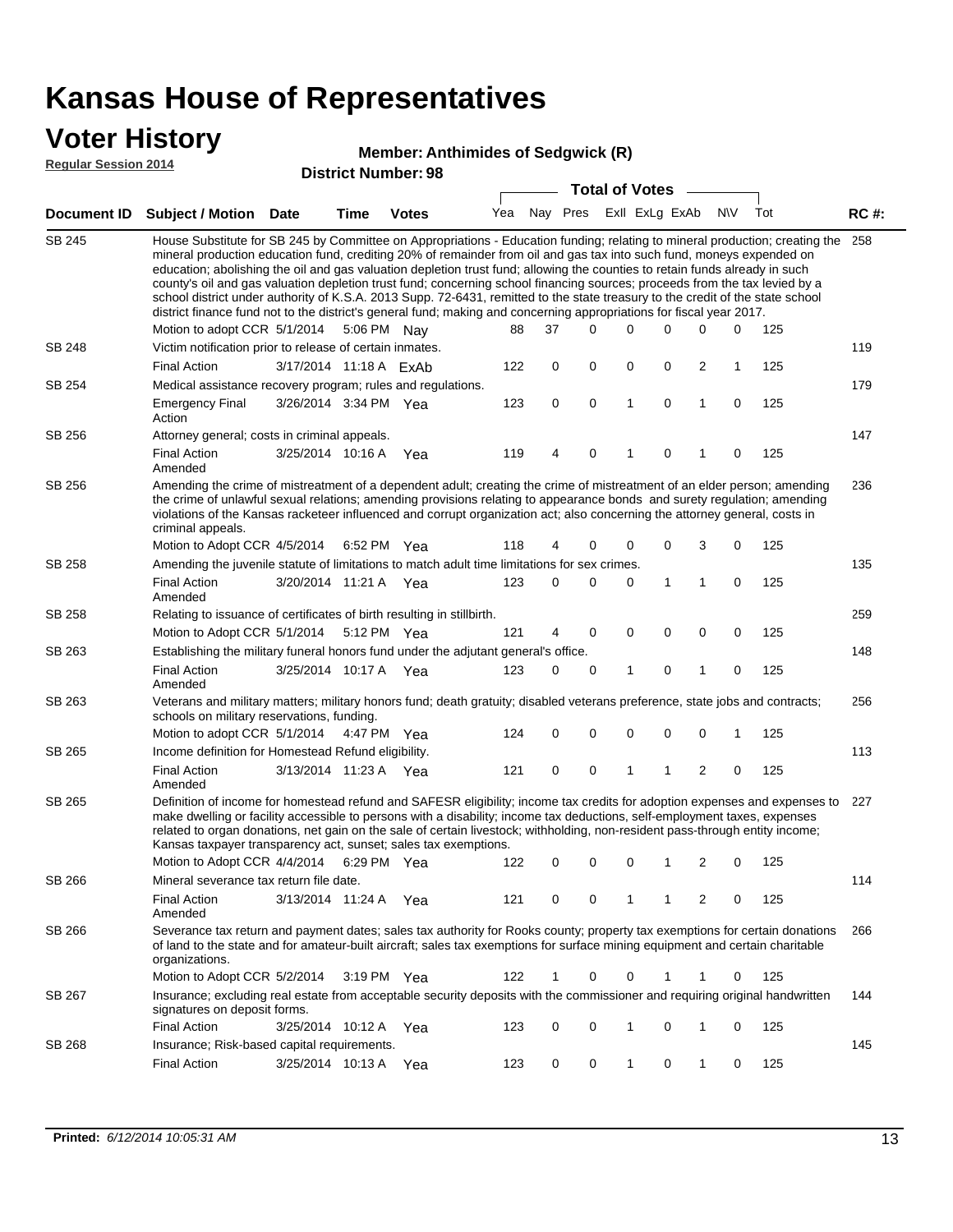### **Voter History**

**Regular Session 2014**

#### **Member: Anthimides of Sedgwick (R)**

|               |                                                                                                                                                                                    |                        |      |              | <b>Total of Votes</b> |    |          |   |                |             |                |             |     |             |  |  |  |  |  |  |  |
|---------------|------------------------------------------------------------------------------------------------------------------------------------------------------------------------------------|------------------------|------|--------------|-----------------------|----|----------|---|----------------|-------------|----------------|-------------|-----|-------------|--|--|--|--|--|--|--|
| Document ID   | <b>Subject / Motion Date</b>                                                                                                                                                       |                        | Time | <b>Votes</b> | Yea                   |    | Nay Pres |   | Exll ExLg ExAb |             |                | <b>NV</b>   | Tot | <b>RC#:</b> |  |  |  |  |  |  |  |
| SB 271        | Amending the Kansas medicaid fraud control act.                                                                                                                                    |                        |      |              |                       |    |          |   |                |             |                |             |     | 176         |  |  |  |  |  |  |  |
|               | <b>Emergency Final</b><br><b>Action Amend</b>                                                                                                                                      | 3/26/2014 3:30 PM Yea  |      |              | 123                   | 0  | 0        |   | 1              | 0           | 1              | 0           | 125 |             |  |  |  |  |  |  |  |
| SB 271        | Amending the Kansas medicaid fraud control act.                                                                                                                                    |                        |      |              |                       |    |          |   |                |             |                |             |     | 228         |  |  |  |  |  |  |  |
|               | Motion to Adopt CCR 4/4/2014 6:33 PM Yea                                                                                                                                           |                        |      |              | 122                   | 0  | 0        |   | 0              | 1           | 2              | 0           | 125 |             |  |  |  |  |  |  |  |
| SB 272        | Eliminating the 3% limit on controlled shooting area acreage in a county.                                                                                                          |                        |      |              |                       |    |          |   |                |             |                |             |     | 149         |  |  |  |  |  |  |  |
|               | <b>Final Action</b>                                                                                                                                                                | 3/25/2014 10:19 A Yea  |      |              | 123                   | 0  | 0        |   | 1              | 0           | 1              | 0           | 125 |             |  |  |  |  |  |  |  |
| SB 273        | House Substitute for SB 273 by Committee on Transportation †Commercial vehicles; regulation and registration thereof.                                                              |                        |      |              |                       |    |          |   |                |             |                |             |     | 168         |  |  |  |  |  |  |  |
|               | Final Action Sub Bill 3/26/2014 11:00 A Yea<br>Amended                                                                                                                             |                        |      |              | 122                   | 1  | 0        |   | -1             | 0           | 1              | 0           | 125 |             |  |  |  |  |  |  |  |
| SB 273        | Regulation of commercial motor vehicles; exemption from rules and regulations of the Kansas corporation commission.                                                                |                        |      |              |                       |    |          |   |                |             |                |             |     | 265         |  |  |  |  |  |  |  |
|               | Motion to Adopt CCR 5/2/2014 3:10 PM Yea<br>22<br>0<br>0<br>0<br>125<br>101<br>1<br>1                                                                                              |                        |      |              |                       |    |          |   |                |             |                |             |     |             |  |  |  |  |  |  |  |
| SB 274        | Political action committees, legislative leadership.                                                                                                                               |                        |      |              |                       |    |          |   |                |             |                |             | 169 |             |  |  |  |  |  |  |  |
|               | <b>Final Action</b><br>Amended                                                                                                                                                     | 3/26/2014 11:01 A Yea  |      |              | 108                   | 15 | 0        |   | -1             | 0           | 1              | 0           | 125 |             |  |  |  |  |  |  |  |
| SB 278        | Establishing the state board of veterinary examiners within the animal health division of the Kansas department of agriculture<br>for a two-year period.                           |                        |      |              |                       |    |          |   |                |             |                |             |     | 127         |  |  |  |  |  |  |  |
|               | <b>Final Action</b>                                                                                                                                                                | 3/19/2014 11:24 A      |      | Yea          | 122                   | 0  | 0        |   | 0              | 1           | 2              | 0           | 125 |             |  |  |  |  |  |  |  |
| SB 284        | Amending the Kansas 911 act.                                                                                                                                                       |                        |      |              |                       |    |          |   |                |             |                |             |     | 124         |  |  |  |  |  |  |  |
|               | <b>Final Action</b>                                                                                                                                                                | 3/17/2014 11:24 A ExAb |      |              | 121                   | 2  | 0        |   | 0              | $\mathbf 0$ | $\overline{2}$ | 0           | 125 |             |  |  |  |  |  |  |  |
| SB 285        | Optometrists; prohibition against limiting payment for covered services to insurance plan amounts.                                                                                 |                        |      |              |                       |    |          |   |                |             |                |             |     | 150         |  |  |  |  |  |  |  |
|               | <b>Final Action</b><br>Amended                                                                                                                                                     | 3/25/2014 10:20 A Yea  |      |              | 123                   | 0  | 0        |   | $\mathbf 1$    | 0           | 1              | 0           | 125 |             |  |  |  |  |  |  |  |
| SB 286        | Extending sunset date on certain agriculture fees from July 1, 2015, to July 1, 2019.                                                                                              |                        |      |              |                       |    |          |   |                |             |                |             |     | 151         |  |  |  |  |  |  |  |
|               | <b>Final Action</b><br>Amended                                                                                                                                                     | 3/25/2014 10:23 A      |      | Nay          | 76                    | 47 | 0        |   | $\mathbf{1}$   | 0           | 1              | $\mathbf 0$ | 125 |             |  |  |  |  |  |  |  |
| SB 286        | Agriculture; extending sunset date on certain agriculture fees from July 1, 2015, to July 1, 2018; national day of the cowboy;<br>establishing the local food and farm task force. |                        |      |              |                       |    |          |   |                |             |                |             |     | 264         |  |  |  |  |  |  |  |
|               | Motion to adopt CCR 5/2/2014 3:04 PM Yea                                                                                                                                           |                        |      |              | 102                   | 21 |          | 0 | 0              | $\mathbf 1$ | 1              | 0           | 125 |             |  |  |  |  |  |  |  |
| SB 306        | Modernizing certain insurance laws to allow use of additional investments.                                                                                                         |                        |      |              |                       |    |          |   |                |             |                |             |     | 173         |  |  |  |  |  |  |  |
|               | <b>Emergency Final</b><br>Action                                                                                                                                                   | 3/26/2014 3:26 PM Yea  |      |              | 123                   | 0  | 0        |   | 1              | $\mathbf 0$ | 1              | 0           | 125 |             |  |  |  |  |  |  |  |
| <b>SB 308</b> | Updating the Kansas no-call act.                                                                                                                                                   |                        |      |              |                       |    |          |   |                |             |                |             |     | 138         |  |  |  |  |  |  |  |
|               | <b>Final Action</b>                                                                                                                                                                | 3/21/2014 10:15 A      |      | Yea          | 117                   | 0  | 0        |   | 0              | 1           | 6              | 1           | 125 |             |  |  |  |  |  |  |  |
| SB 309        | Health insurance coverage for qualified professional associations.                                                                                                                 |                        |      |              |                       |    |          |   |                |             |                |             |     | 182         |  |  |  |  |  |  |  |
|               | <b>Emergency Final</b><br>Action                                                                                                                                                   | 3/26/2014 3:38 PM Yea  |      |              | 122                   | 1  | 0        |   | $\mathbf{1}$   | 0           | 1              | $\mathbf 0$ | 125 |             |  |  |  |  |  |  |  |
| SB 310        | Grand juries; crimes to consider; amendment of indictment.                                                                                                                         |                        |      |              |                       |    |          |   |                |             |                |             |     | 180         |  |  |  |  |  |  |  |
|               | <b>Emergency Final</b><br>Action                                                                                                                                                   | 3/26/2014 3:35 PM Yea  |      |              | 122                   | 1  | 0        |   | 1              | 0           | 1              | 0           | 125 |             |  |  |  |  |  |  |  |
| SB 311        | Increasing the noneconomic damages cap and changing rules related to expert evidence.                                                                                              |                        |      |              |                       |    |          |   |                |             |                |             |     | 142         |  |  |  |  |  |  |  |
|               | <b>Final Action</b><br>Amended                                                                                                                                                     | 3/24/2014 10:17 A Yea  |      |              | 119                   | 3  | 0        |   | 0              | 0           | 3              | 0           | 125 |             |  |  |  |  |  |  |  |
| SB 311        | Increasing the noneconomic damages cap, changing rules related to expert evidence and repealing statutes pertaining to<br>collateral source benefits.                              |                        |      |              |                       |    |          |   |                |             |                |             |     | 203         |  |  |  |  |  |  |  |
|               | Motion to adopt CCR 4/3/2014 6:15 PM Yea                                                                                                                                           |                        |      |              | 120                   | 4  | 0        |   | 0              | 0           | 1              | 0           | 125 |             |  |  |  |  |  |  |  |
| SB 321        | Return of premiums separate from notice of denial of coverage.                                                                                                                     |                        |      |              |                       |    |          |   |                |             |                |             |     | 146         |  |  |  |  |  |  |  |
|               | <b>Final Action</b>                                                                                                                                                                | 3/25/2014 10:15 A Yea  |      |              | 123                   | 0  |          | 0 | 1              | 0           | 1              | 0           | 125 |             |  |  |  |  |  |  |  |
| SB 329        | Clarifying court orders relating to parents in juvenile offender cases.<br><b>Final Action</b>                                                                                     | 3/20/2014 11:23 A Yea  |      |              | 123                   | 0  |          | 0 | 0              | 1           | 1              | 0           | 125 | 136         |  |  |  |  |  |  |  |
|               | Amended                                                                                                                                                                            |                        |      |              |                       |    |          |   |                |             |                |             |     |             |  |  |  |  |  |  |  |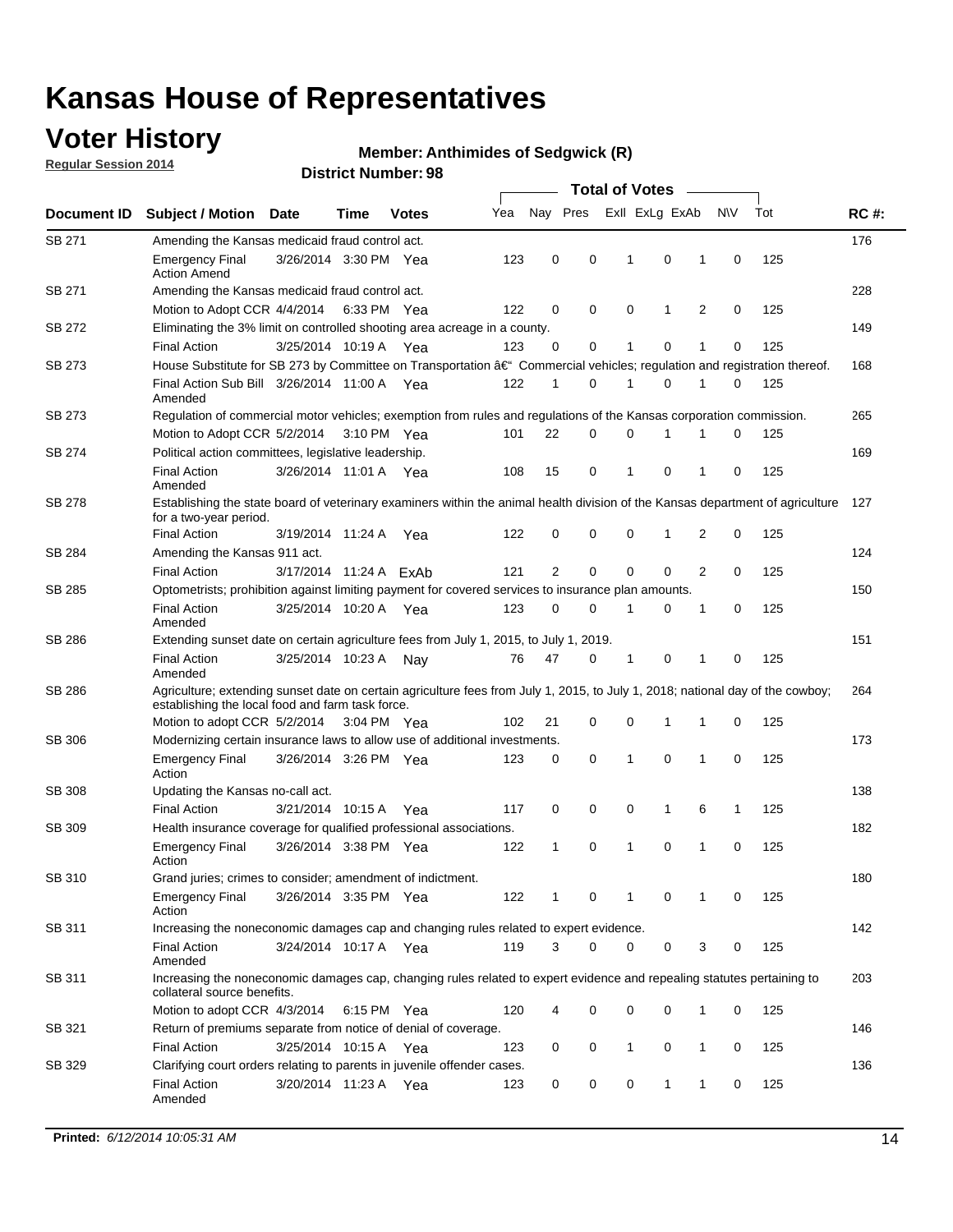### **Voter History**

**Regular Session 2014**

**Member: Anthimides of Sedgwick (R)** 

|                 | <b>Total of Votes</b>                                                                                                                                              |                       |             |              |     |          |                |              |                |                |             |     |             |  |  |  |  |  |  |  |
|-----------------|--------------------------------------------------------------------------------------------------------------------------------------------------------------------|-----------------------|-------------|--------------|-----|----------|----------------|--------------|----------------|----------------|-------------|-----|-------------|--|--|--|--|--|--|--|
| Document ID     | <b>Subject / Motion</b>                                                                                                                                            | Date                  | Time        | <b>Votes</b> | Yea | Nay Pres |                |              | Exll ExLg ExAb |                | <b>NV</b>   | Tot | <b>RC#:</b> |  |  |  |  |  |  |  |
| SB 329          | Clarifying court orders relating to parents in juvenile offender cases and changing the statute of limitations on certain juvenile<br>offenses.                    |                       |             |              |     |          |                |              |                |                |             |     | 242         |  |  |  |  |  |  |  |
|                 | Motion to adopt CCR 4/30/2014 3:23 PM Yea                                                                                                                          |                       |             |              | 122 | 1        | 0              | 1            | 1              | 0              | 0           | 125 |             |  |  |  |  |  |  |  |
| SB 344          | Special permits, oversized loads, transportation of hay or feed stuffs.                                                                                            |                       |             |              |     |          |                |              |                |                |             |     | 152         |  |  |  |  |  |  |  |
|                 | <b>Final Action</b><br>Amended                                                                                                                                     | 3/25/2014 10:24 A     |             | Yea          | 122 | 1        | 0              | 1            | 0              | 1              | 0           | 125 |             |  |  |  |  |  |  |  |
| SB 349          | Boiler safety act; deputy inspectors.                                                                                                                              |                       |             |              |     |          |                |              |                |                |             |     | 128         |  |  |  |  |  |  |  |
|                 | <b>Final Action</b><br>Amended                                                                                                                                     | 3/19/2014 11:25 A     |             | Yea          | 119 | 3        | 0              | 0            | 1              | $\overline{2}$ | $\mathbf 0$ | 125 |             |  |  |  |  |  |  |  |
| SB 349          | Board of technical professions; recodification of professions and scope of practice, other; boiler safety act, deputy<br>inspectors.                               |                       |             |              |     |          |                |              |                |                |             |     | 215         |  |  |  |  |  |  |  |
|                 | Motion to Adopt CCR 4/4/2014                                                                                                                                       |                       | 10:02 A     | ExII         | 112 | 11       | 0              | 1            | 0              | 1              | 0           | 125 |             |  |  |  |  |  |  |  |
| SB 351          | Vehicle identification numbers; penalties; damages.                                                                                                                |                       |             |              |     |          |                |              |                |                |             |     | 153         |  |  |  |  |  |  |  |
|                 | <b>Final Action</b>                                                                                                                                                | 3/25/2014 10:25 A     |             | Yea          | 123 | 0        | 0              | 1            | 0              | 1              | 0           | 125 |             |  |  |  |  |  |  |  |
| SB 357          | Increasing the number of allowable hunter education deferrals.                                                                                                     |                       |             |              |     |          |                |              |                |                |             | 154 |             |  |  |  |  |  |  |  |
|                 | <b>Final Action</b><br>Amended                                                                                                                                     | 3/25/2014 10:26 A     |             | Yea          | 97  | 26       | 0              | 1            | 0              | 1              | 0           | 125 |             |  |  |  |  |  |  |  |
| <b>SB 357</b>   | Authorizing land purchases by the state; amending process state uses to address seized wildlife; increasing the number of<br>allowable hunter education deferrals. |                       |             |              |     |          |                |              |                |                |             |     | 275         |  |  |  |  |  |  |  |
|                 | Motion to Adopt CCR 5/2/2014                                                                                                                                       |                       | 7:53 PM Yea |              | 113 | 11       | 0              | 0            | 0              | 1              | 0           | 125 |             |  |  |  |  |  |  |  |
| SB 359          | Relating to asbestos-related liability.                                                                                                                            |                       |             |              |     |          |                |              |                |                | 177         |     |             |  |  |  |  |  |  |  |
|                 | <b>Emergency Final</b><br>Action                                                                                                                                   | 3/26/2014 3:32 PM Yea |             |              | 94  | 29       | $\mathbf 0$    | 1            | 0              | $\mathbf 1$    | 0           | 125 |             |  |  |  |  |  |  |  |
| <b>SB 367</b>   | Creating the student data privacy act.                                                                                                                             |                       |             |              |     |          |                |              |                |                |             |     | 186         |  |  |  |  |  |  |  |
|                 | <b>Emergency Final</b><br><b>Action Amend</b>                                                                                                                      | 3/26/2014 3:43 PM Yea |             |              | 119 | 4        | 0              | 1            | $\mathbf 0$    | 1              | 0           | 125 |             |  |  |  |  |  |  |  |
| SB 367          | Creating the student data privacy act.                                                                                                                             |                       |             |              |     |          |                |              |                |                |             |     | 245         |  |  |  |  |  |  |  |
|                 | Motion to adopt CCR 4/30/2014 3:41 PM Yea                                                                                                                          |                       |             |              | 123 | 0        | 0              | 1            | 1              | $\mathbf 0$    | 0           | 125 |             |  |  |  |  |  |  |  |
| SB 371          | Amending employment security law regarding disposition of penalty funds and disclosure of confidential information.                                                |                       |             |              |     |          |                |              |                |                |             |     | 129         |  |  |  |  |  |  |  |
|                 | <b>Final Action</b>                                                                                                                                                | 3/19/2014 11:27 A     |             | Nay          | 90  | 32       | 0              | 0            | 1              | 2              | 0           | 125 |             |  |  |  |  |  |  |  |
| SB 372          | Amending the shared work unemployment compensation program; layoff aversion.                                                                                       |                       |             |              |     |          |                |              |                |                |             |     | 155         |  |  |  |  |  |  |  |
|                 | <b>Final Action</b>                                                                                                                                                | 3/25/2014 10:28 A     |             | Yea          | 123 | 0        | 0              | $\mathbf{1}$ | 0              | 1              | 0           | 125 |             |  |  |  |  |  |  |  |
| SB 402          | Amending statutes related to the Kansas criminal justice information system committee.                                                                             |                       |             |              |     |          |                |              |                |                |             |     | 178         |  |  |  |  |  |  |  |
|                 | <b>Emergency Final</b><br>Action                                                                                                                                   | 3/26/2014 3:33 PM     |             | Yea          | 123 | 0        | 0              | 1            | 0              | 1              | 0           | 125 |             |  |  |  |  |  |  |  |
| SB 423          | Authorizing Department of Administration to sell Landon and Eisenhower state office buildings.                                                                     |                       |             |              |     |          |                |              |                |                |             |     | 233         |  |  |  |  |  |  |  |
|                 | <b>Final Action</b><br>Amended                                                                                                                                     | 4/5/2014              | 10:28 A     | Yea          | 66  | 55       | 0              | 0            | 0              | 4              | 0           | 125 |             |  |  |  |  |  |  |  |
| SB 424          | Amending the statutory requirements for a valid hospital lien.                                                                                                     |                       |             |              |     |          |                |              |                |                |             |     | 183         |  |  |  |  |  |  |  |
|                 | <b>Emergency Final</b><br>Action                                                                                                                                   | 3/26/2014 3:39 PM Yea |             |              | 115 | 8        | 0              | 1            | 0              | 1              | 0           | 125 |             |  |  |  |  |  |  |  |
| <b>SCR 1618</b> | Substitute for SCR 1618 by Committee on Federal and State Affairs -- State constitutional amendment authorizing raffles.                                           |                       |             |              |     |          |                |              |                |                |             |     | 170         |  |  |  |  |  |  |  |
|                 | Final Action Sub Bill 3/26/2014 11:06 A Yea                                                                                                                        |                       |             |              | 102 | 19       | $\overline{c}$ | 1            | 0              | 1              | 0           | 125 |             |  |  |  |  |  |  |  |
| <b>SCR 1620</b> | Port authority; creation in Stafford, Kansas.                                                                                                                      |                       |             |              |     |          |                |              |                |                |             |     | 234         |  |  |  |  |  |  |  |
|                 | <b>Final Action</b>                                                                                                                                                | 4/5/2014              | 10:29 A     | Yea          | 121 | 0        | 0              | 0            | 0              | 4              | 0           | 125 |             |  |  |  |  |  |  |  |